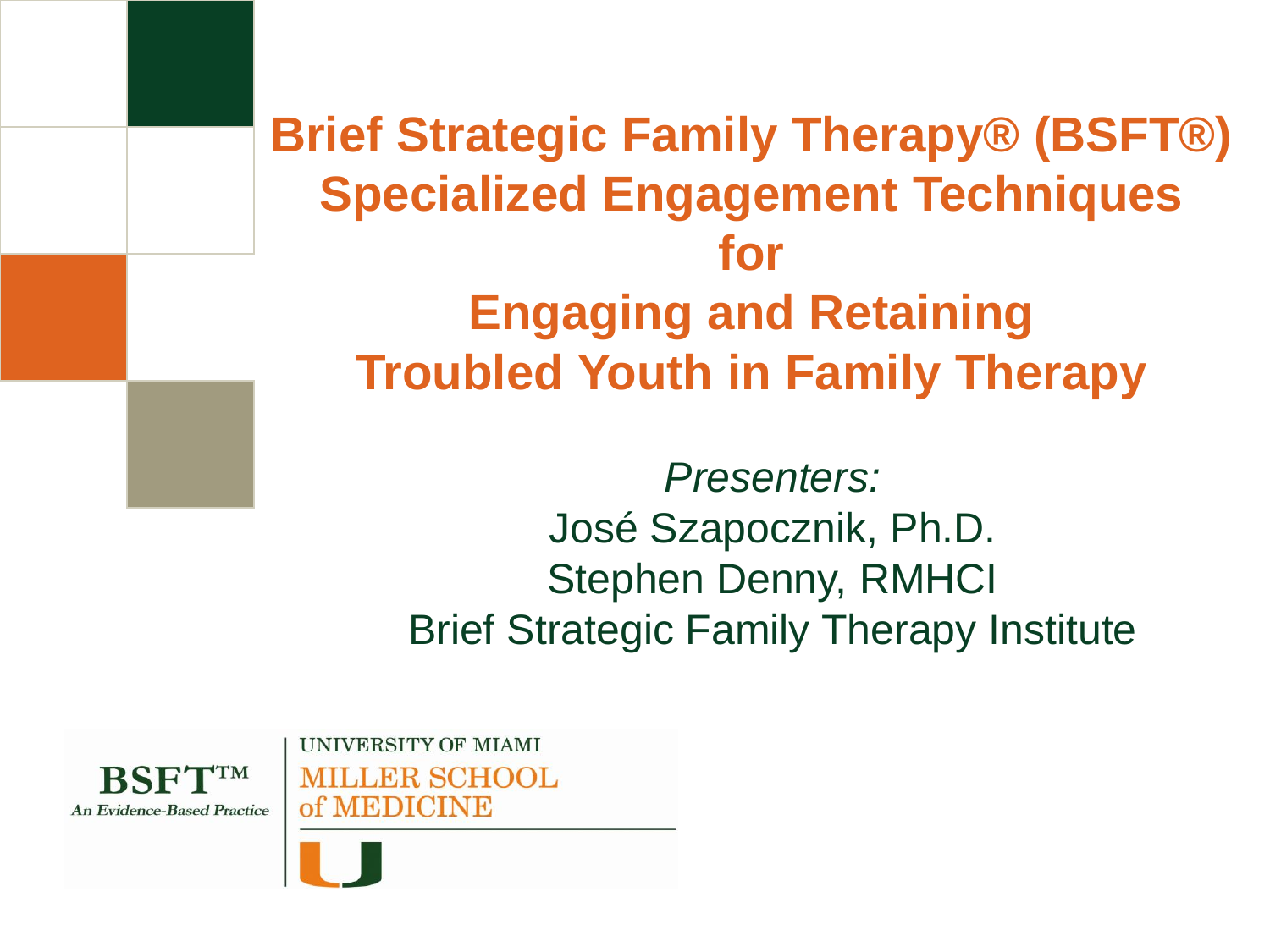## **It is difficult to engage and retain troubled youth and their families in family treatment**

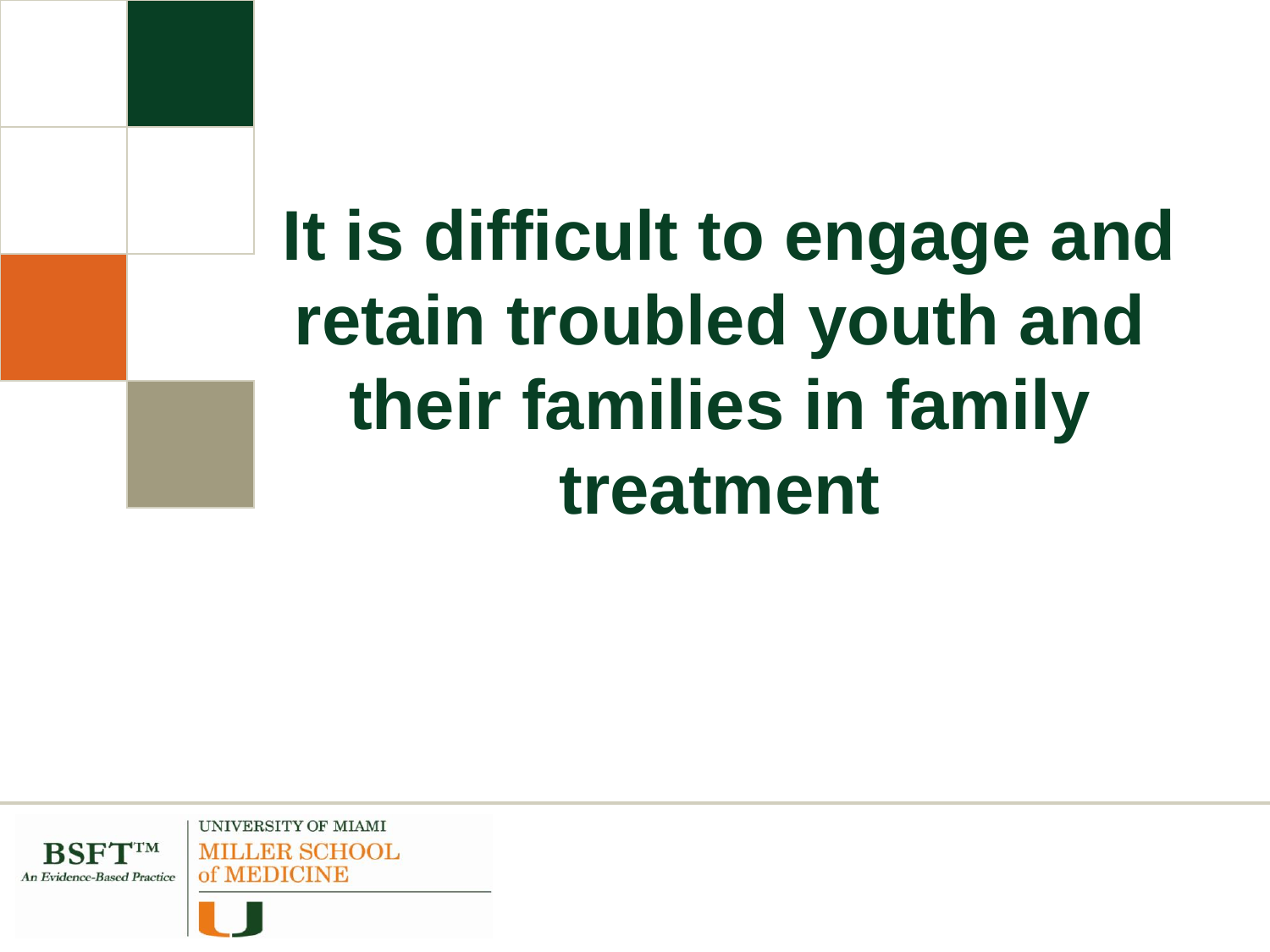**BSFT specialized engagement techniques were developed to meet this challenge** 

**UNIVERSITY OF MIAMI MILLER SCHOOL** of MEDICINE An Evidence-Based Practice



**BSFTIM**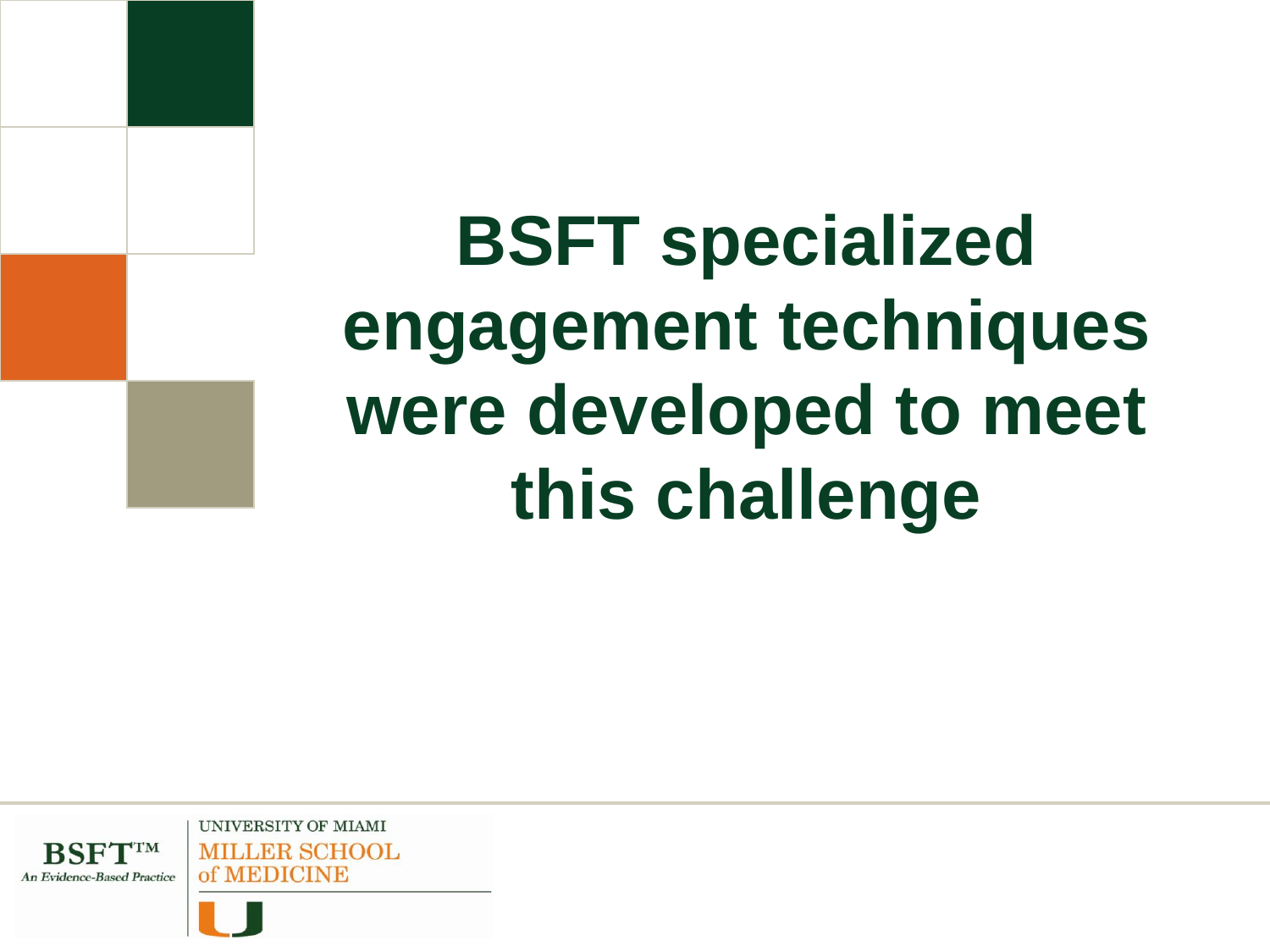## Systems Theory



**Family is a set of interlocking puzzle pieces**

**Family members are interrelated and interdependent**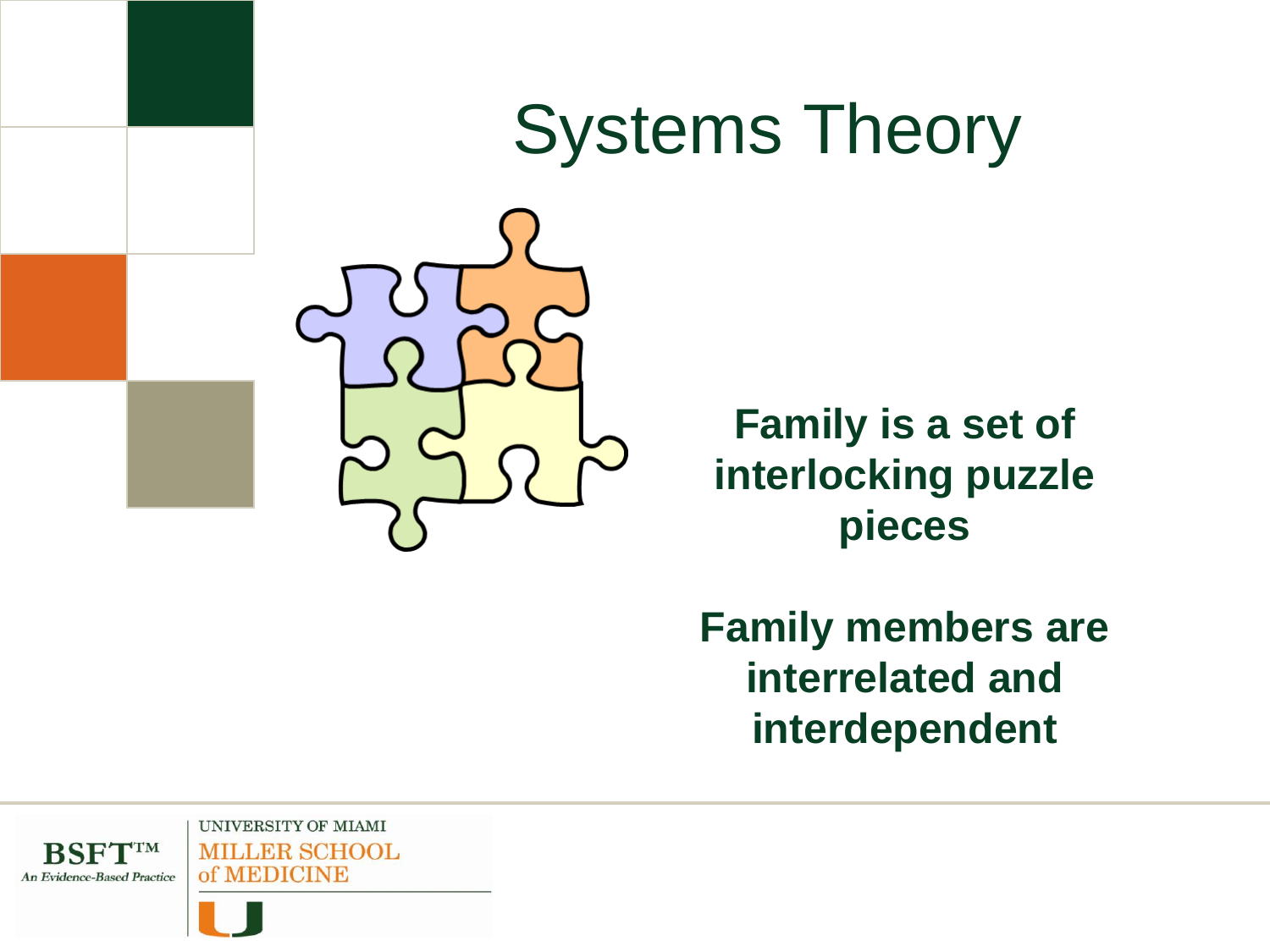### **For one person to behave in a certain way others in the family must facilitate or allow that person's behavior.**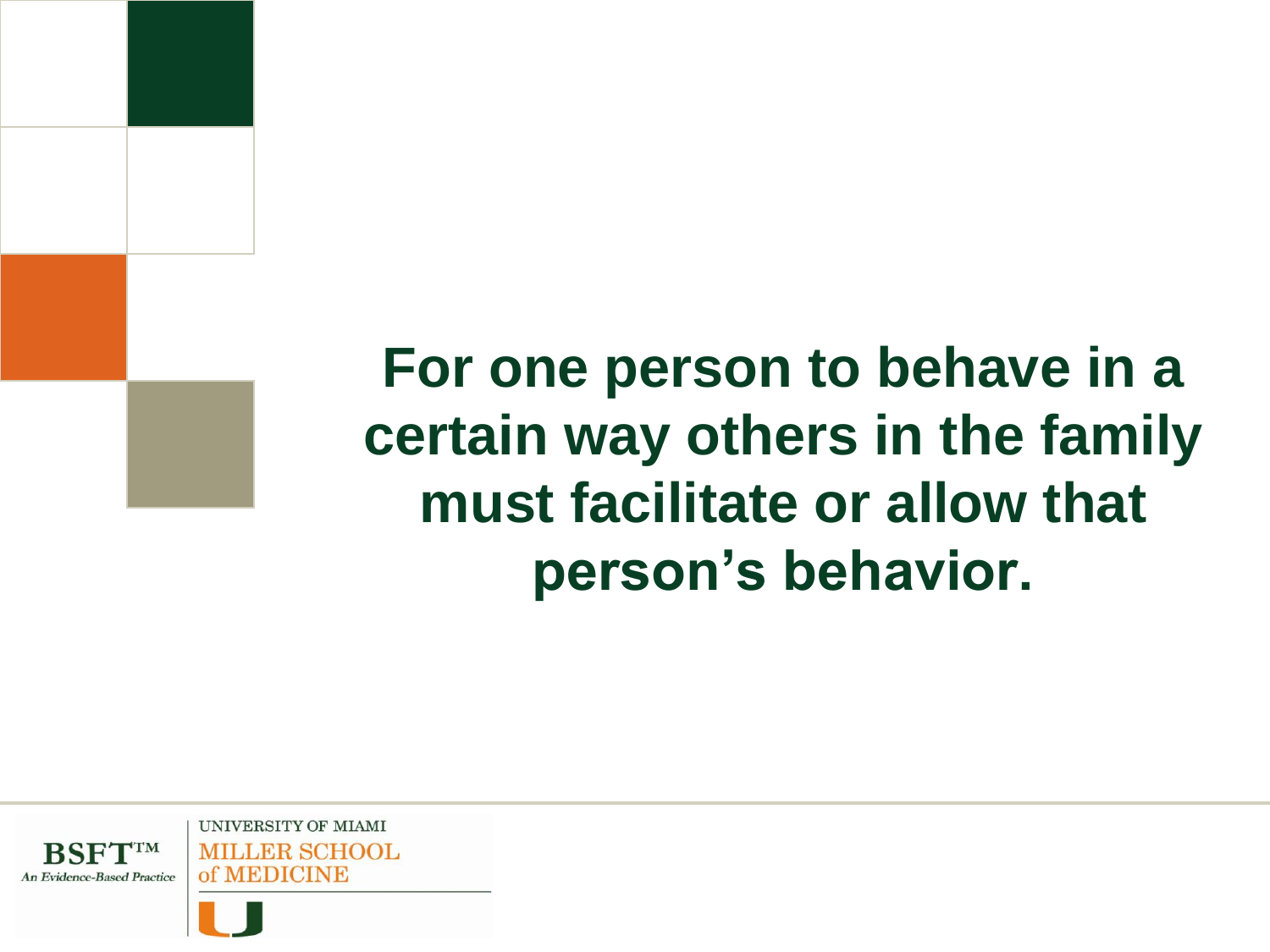

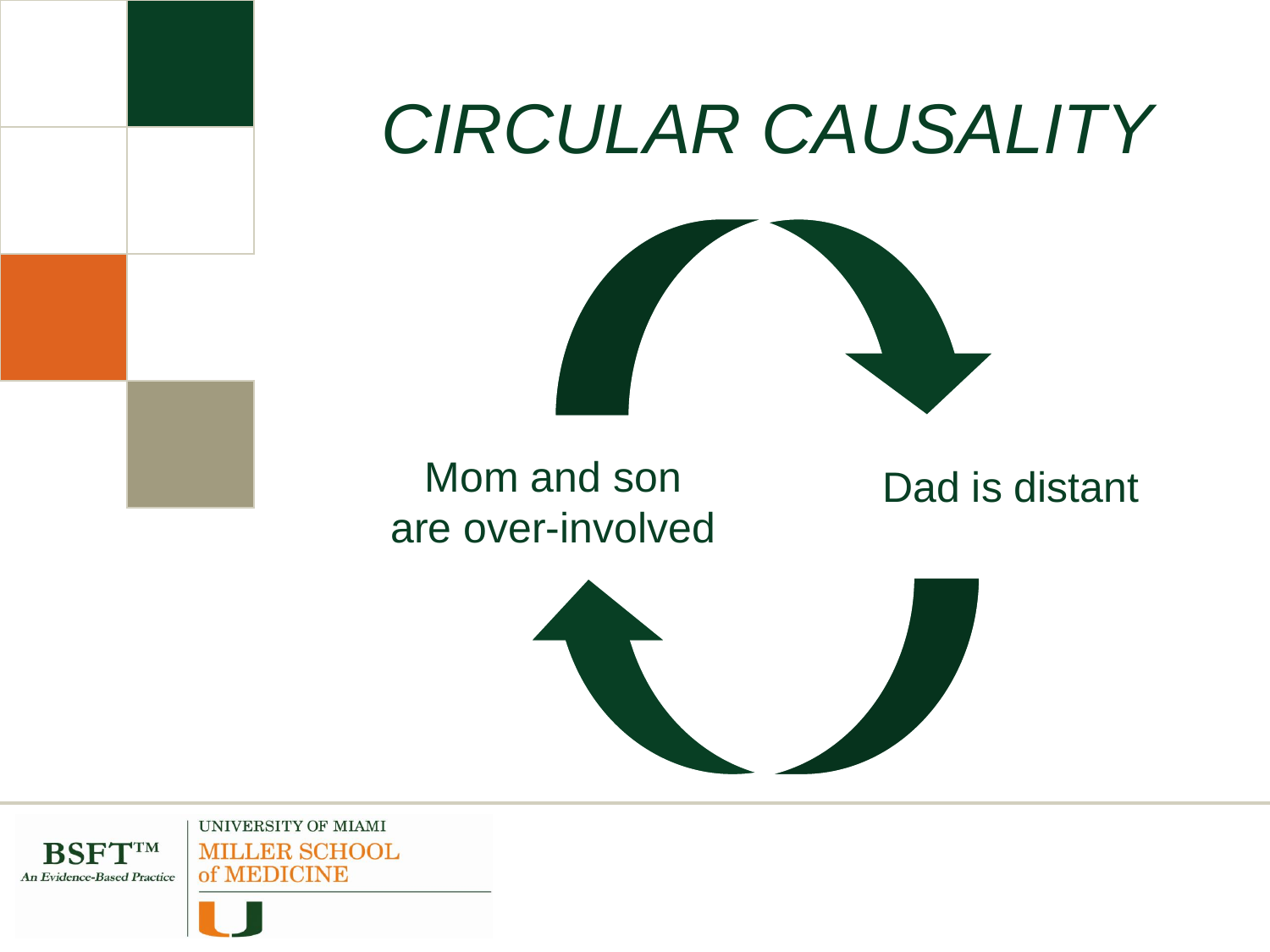### **BSFT-Engagement** builds on two important principles:

- $\triangleright$  The same family behaviors that are associated with the symptom (e.g. drug use, delinquency), also causes "resistance to engagement."
- $\triangleright$  Clinicians behaviors also contribute to the family's "resistance" to enter treatment. Clinicians behaviors can facilitate family engagement into treatment.

*Changing therapist behaviors increases engagement and retention*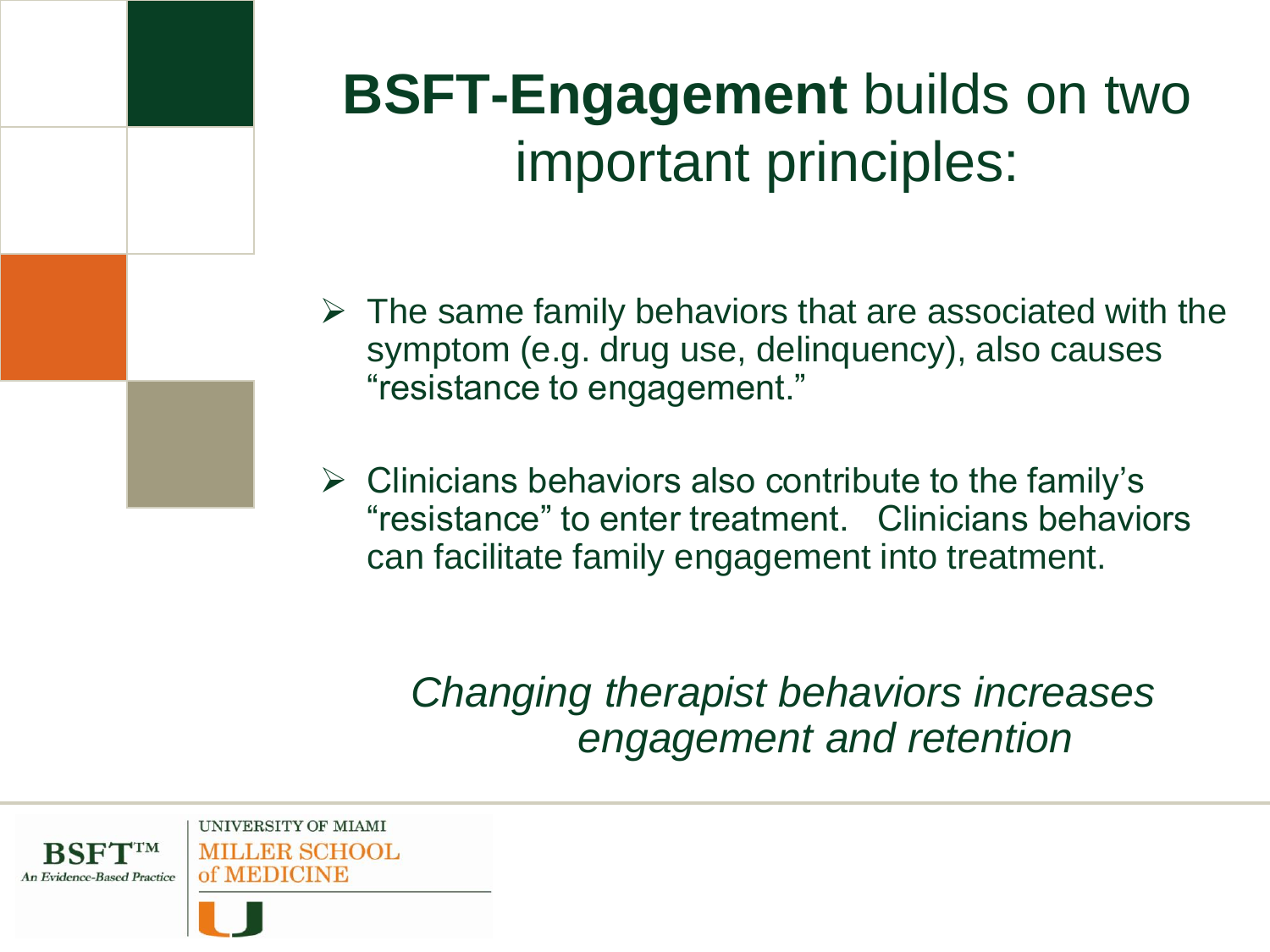Resistant Patterns of Interactions are diagnosed at two levels:

 $\triangleright$  Identify the patterns of interactions that maintain the "resistance"  $\triangleright$  Interface between the family and the therapist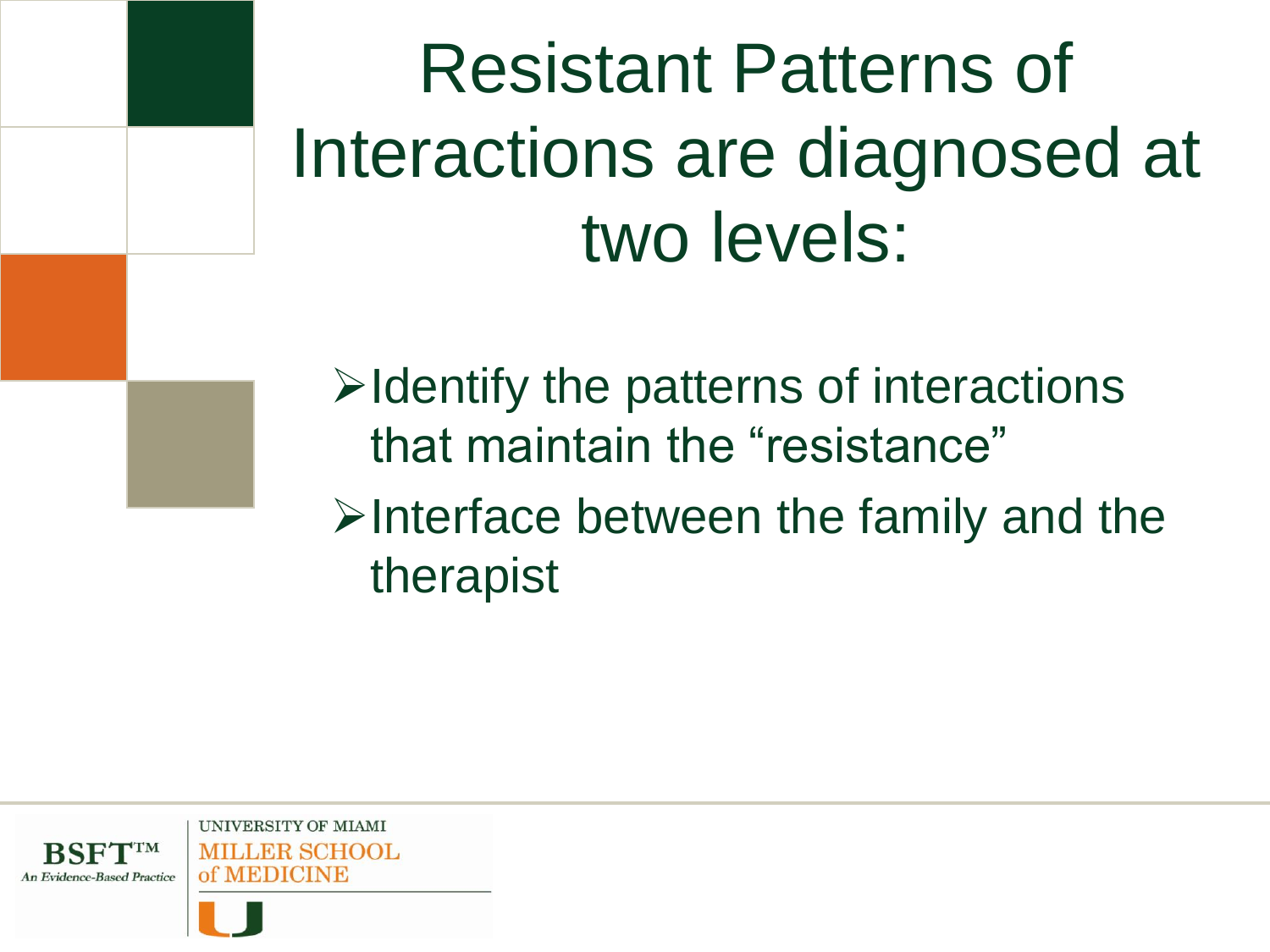## Common Patterns Found in Resistant Families

**BSFTTM** An Evidence-Based Practice

UNIVERSITY OF MIAMI **MILLER SCHOOL** of MEDICINE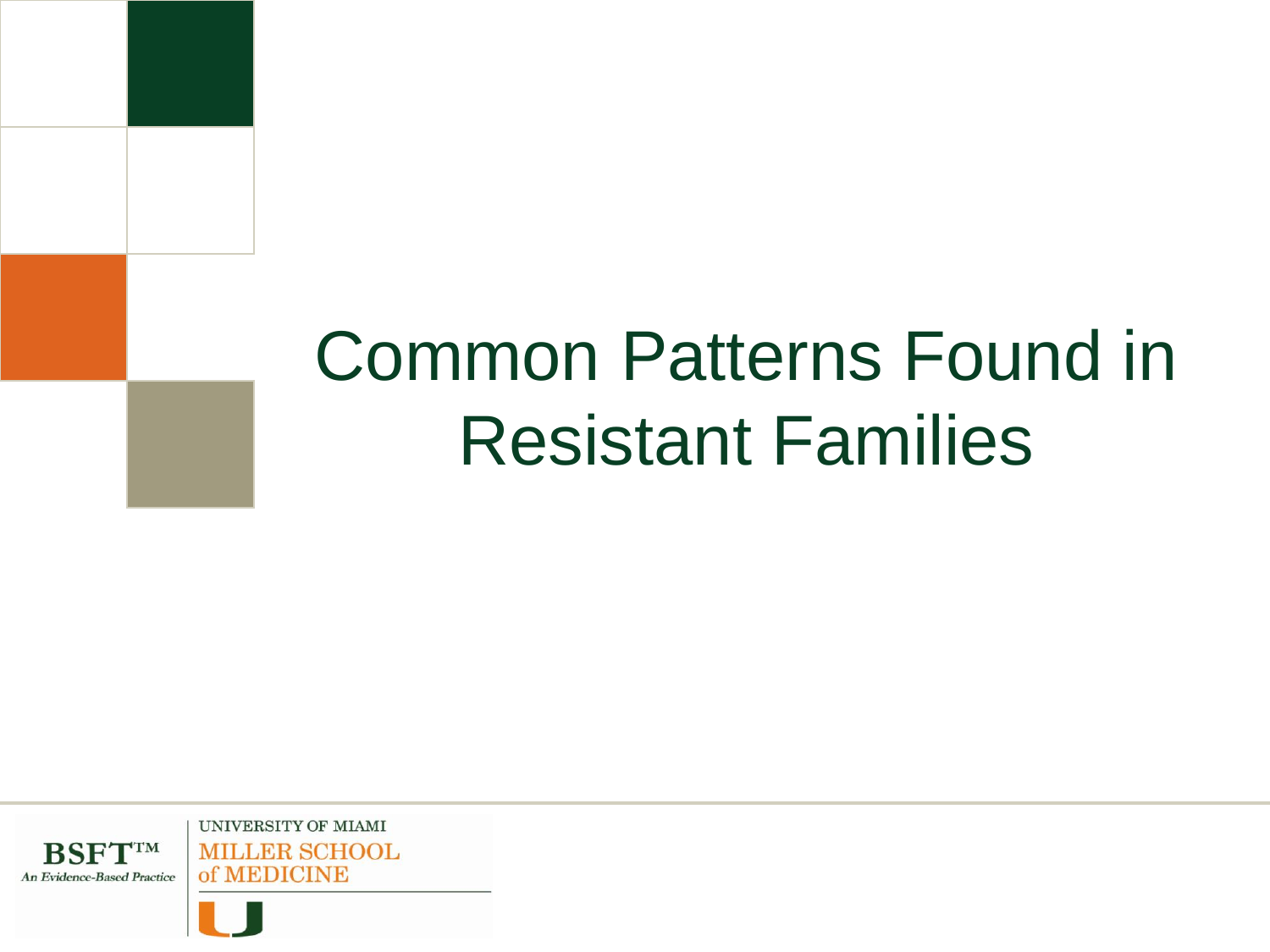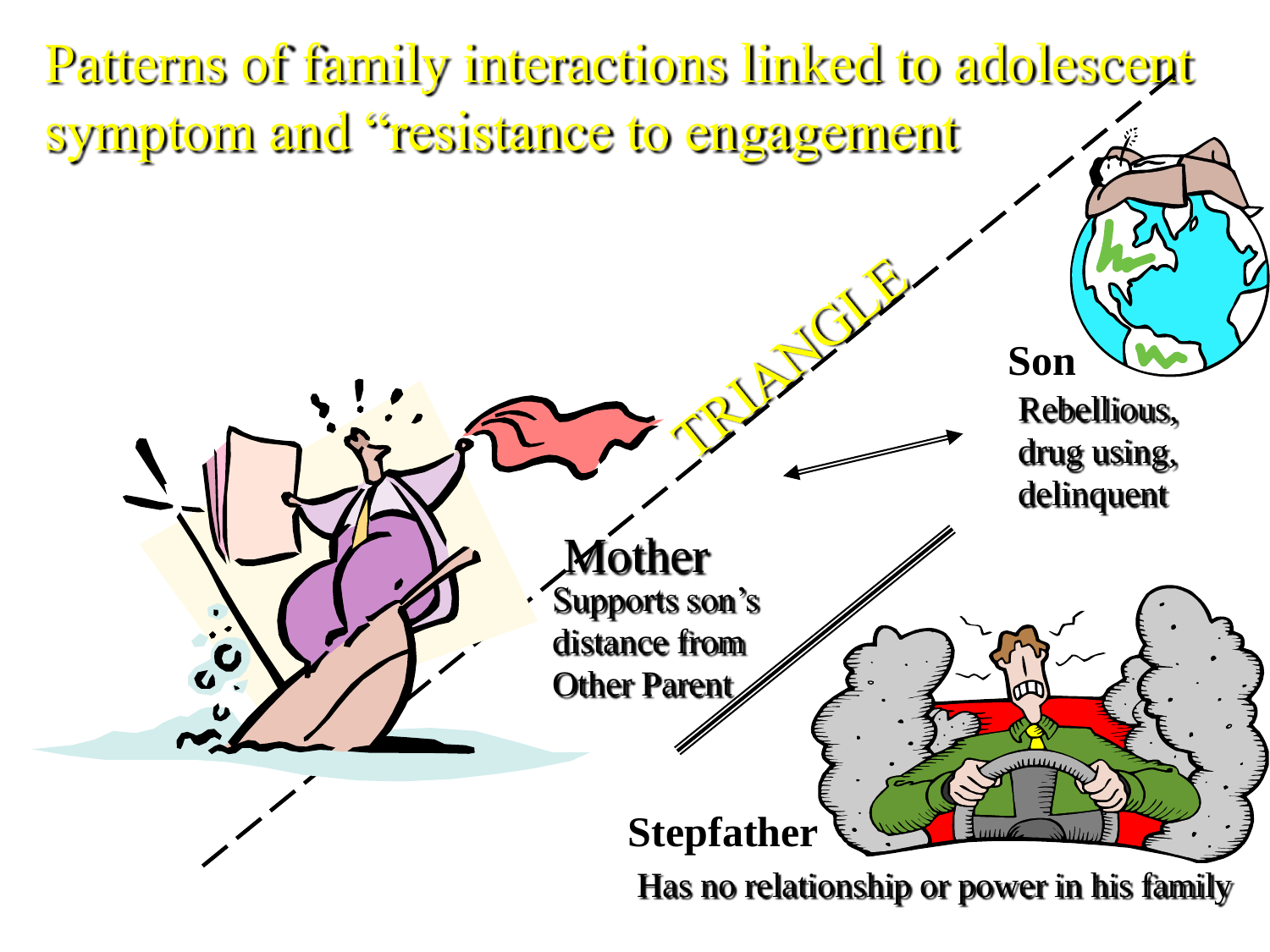## Powerful Adolescent

High in the family hierarchy Cannot demote Cannot ask others to control behavior

Must recognize position and contact directly –*Early*

- $\triangleright$  "Reframe" therapy in a way that "suits" the adolescents: what "works for her/him"
- $\geq$  3) Encourage use of her/his power in a positive way

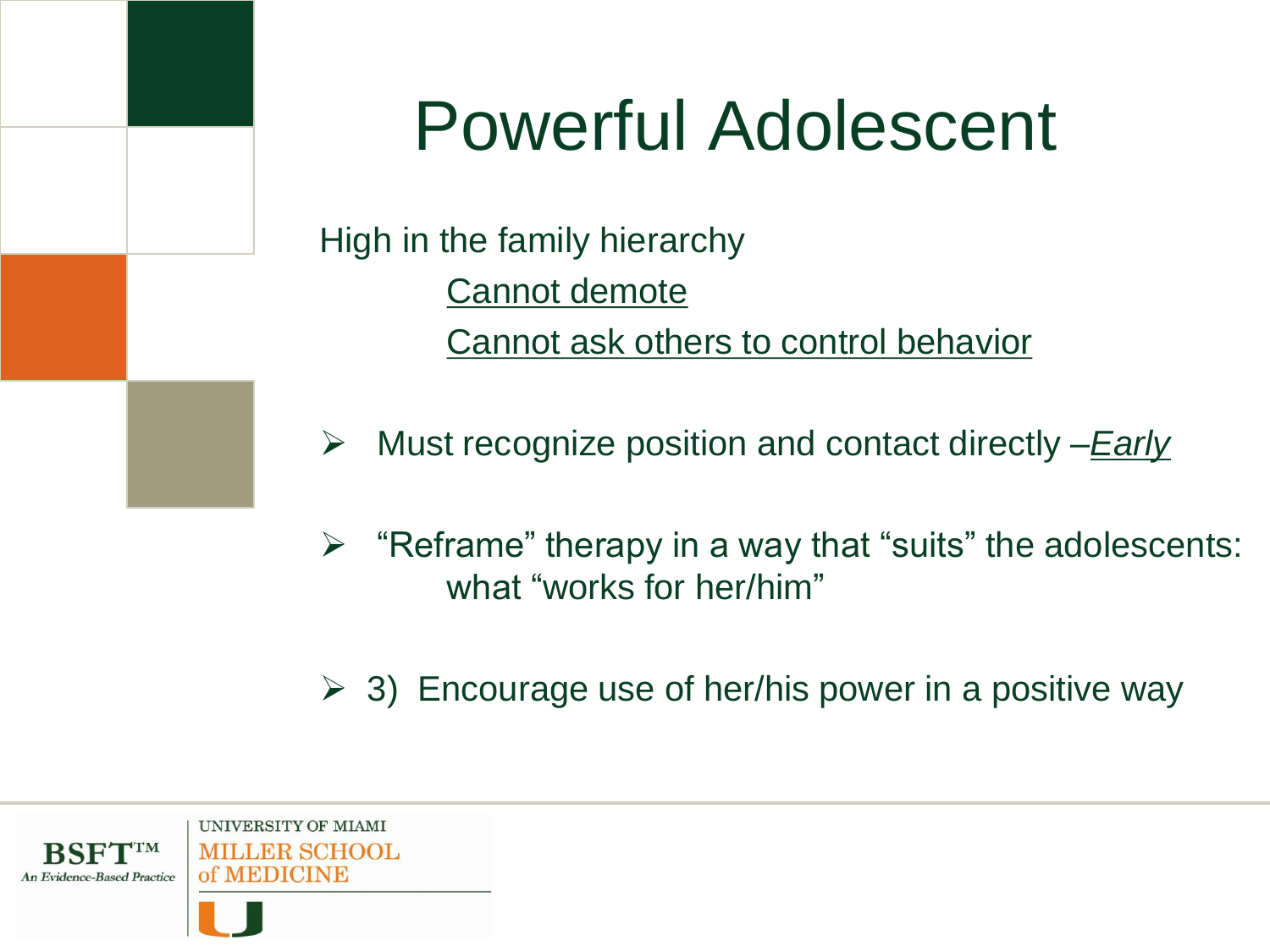

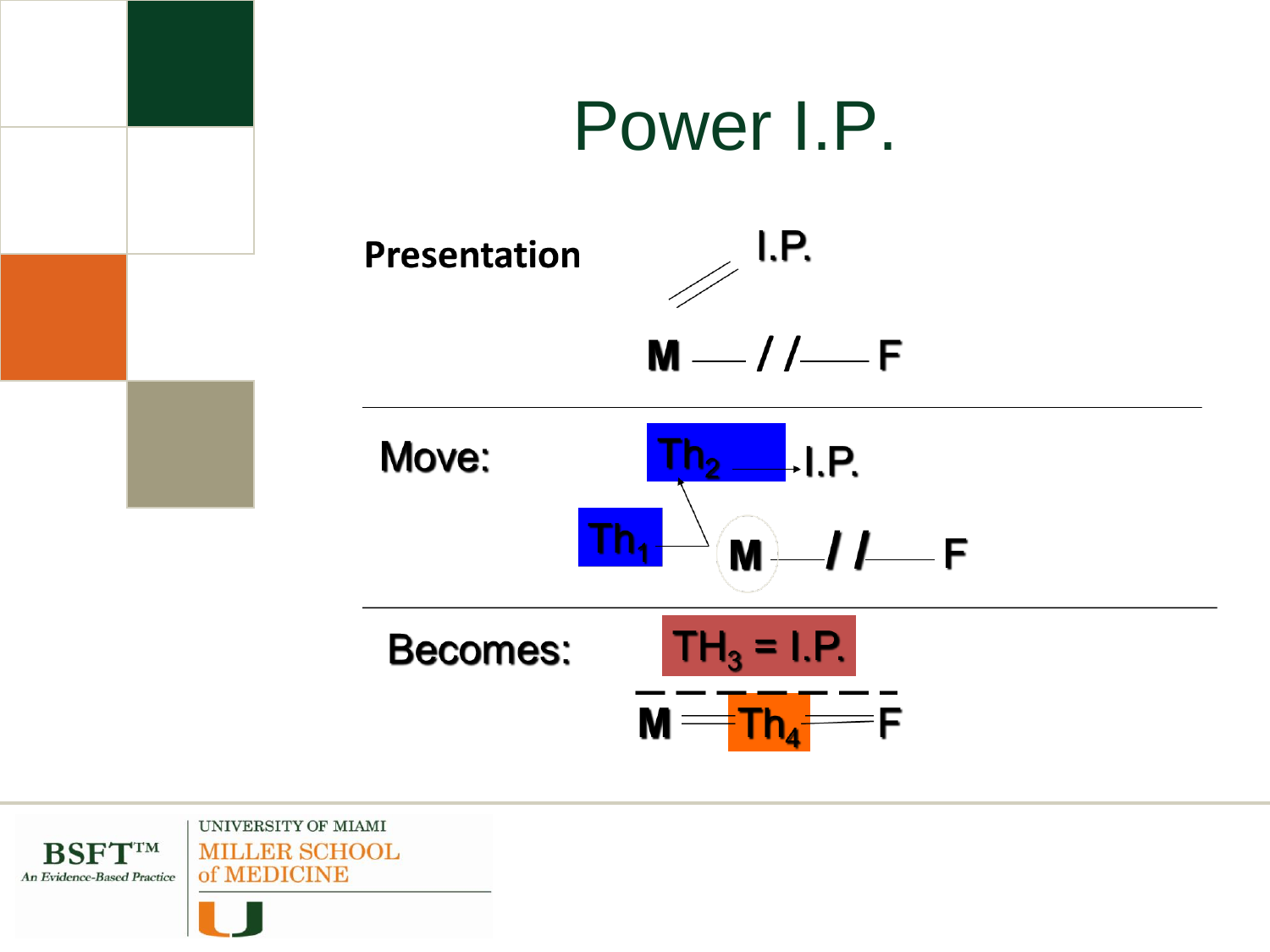### Disengaged Parent (Can also refer to other parental figures)

 $\triangleright$  Caller, usually mother, can bring child and herself to treatment, but "the child's stepfather does not really care" or "he is not really involved"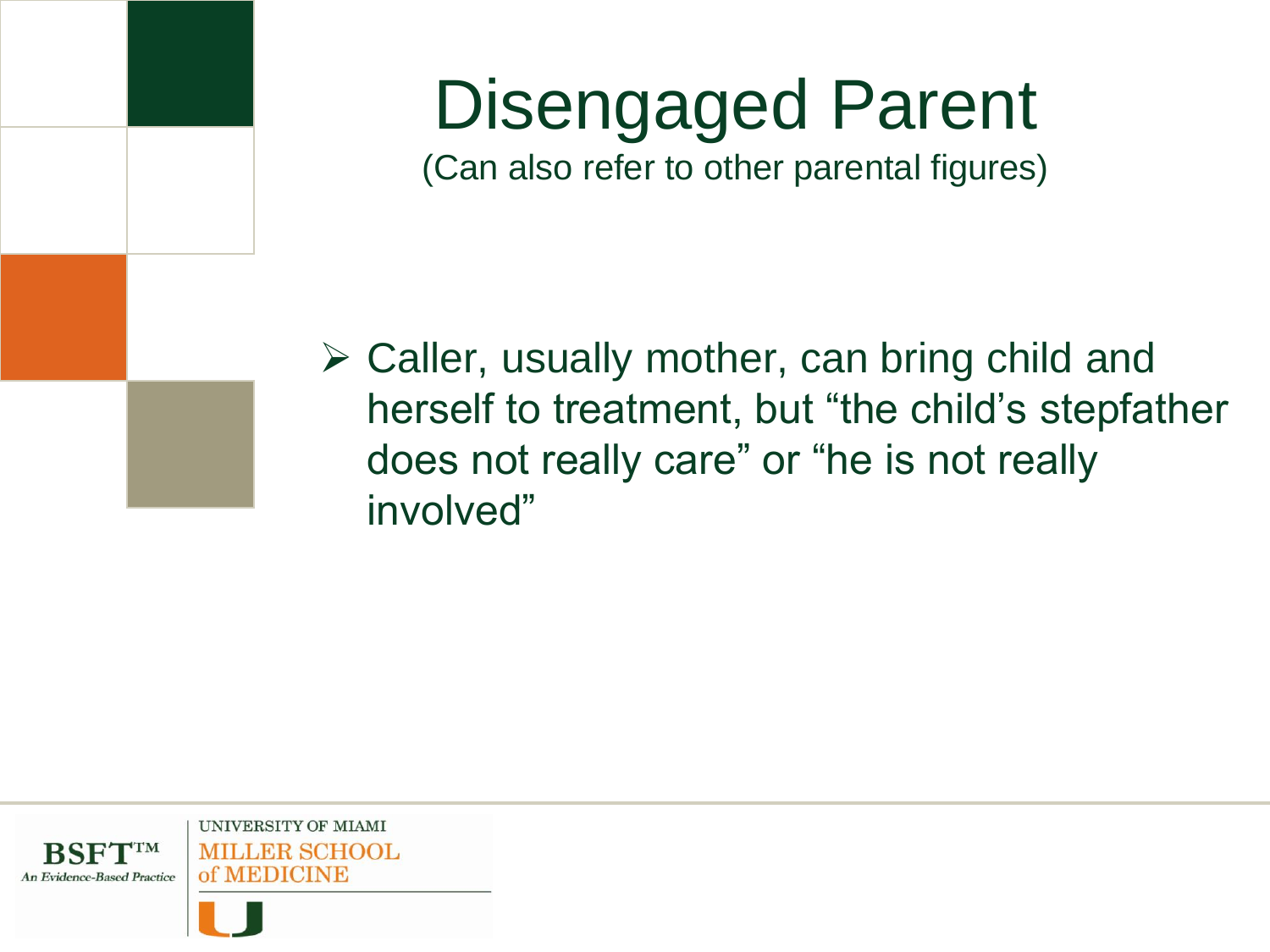

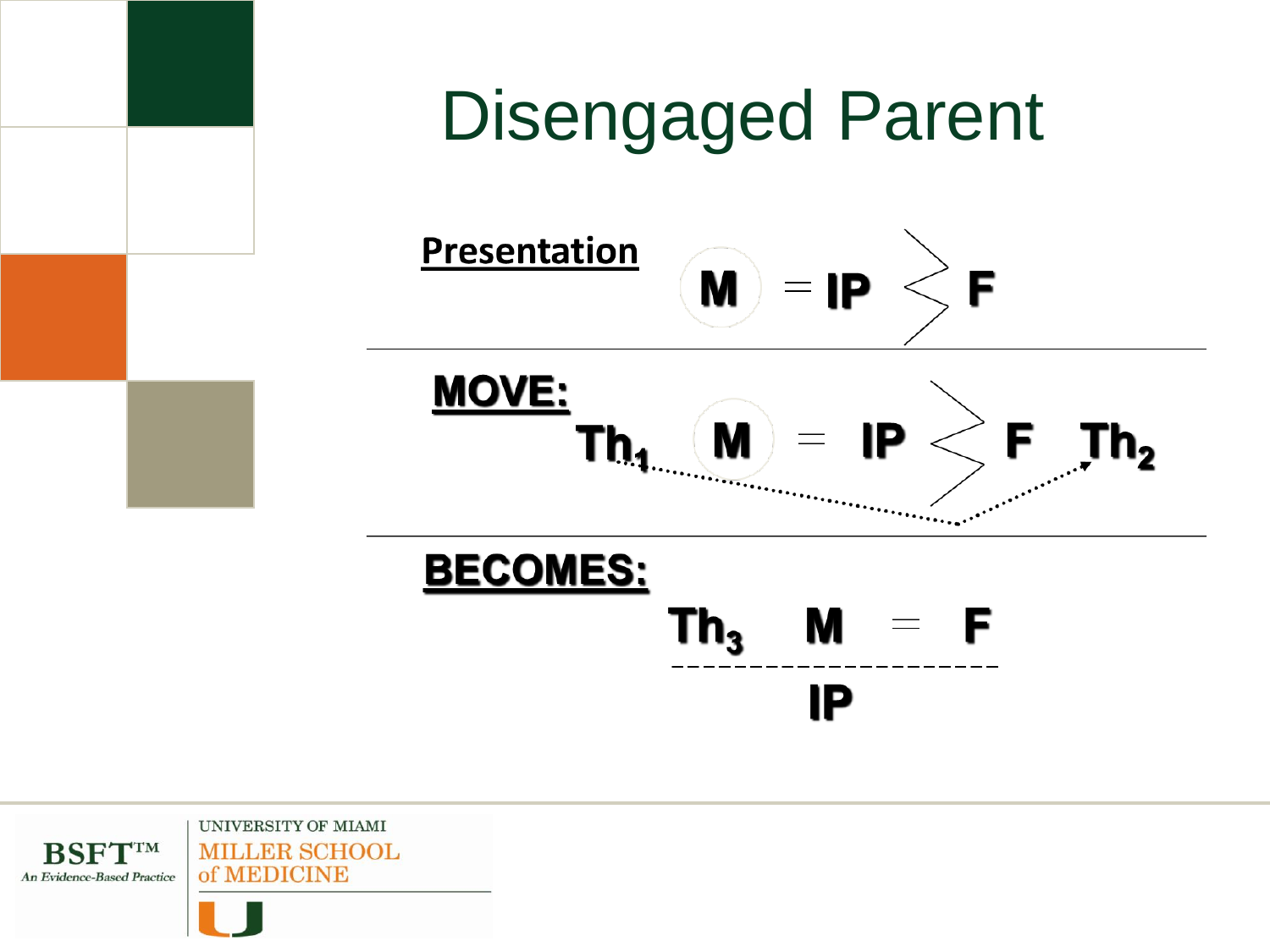**Engagement techniques were developed and tested across four randomized clinical trials**

**UNIVERSITY OF MIAMI LER SCHOOL** of MEDICINE

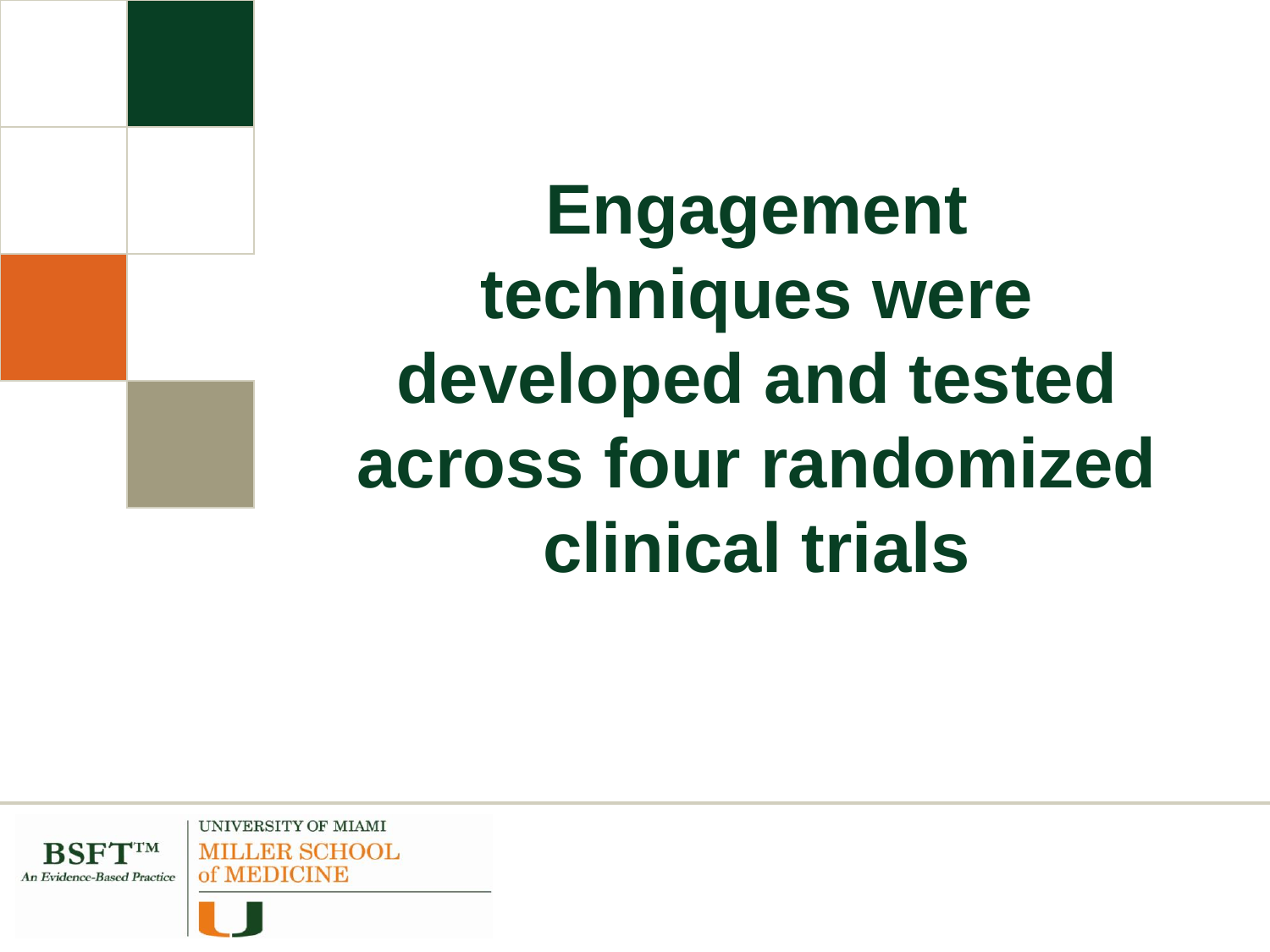### Engaging and Retaining Difficult Hispanic Youth and Family Members



UNIVERSITY OF MIAMI **BSFTTM MILLER SCHOOL** of MEDICINE An Evidence-Based Practice

(Szapocznik et al., 1988)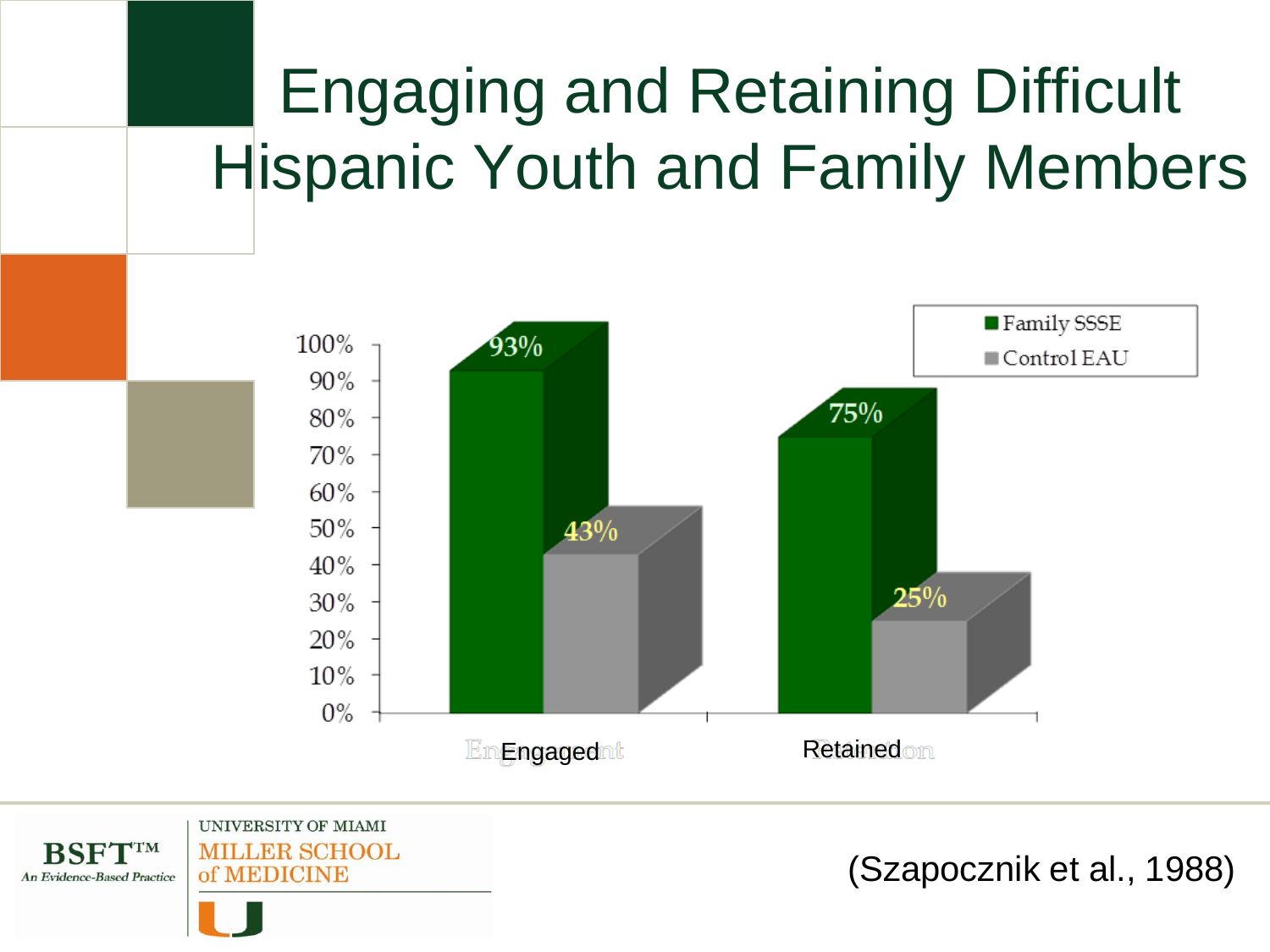National Drug Abuse Treatment Clinical Trials Network

## $\geq 8$  sites around the nation

## Multi-racial/ethnic study

## 480 Families Randomized

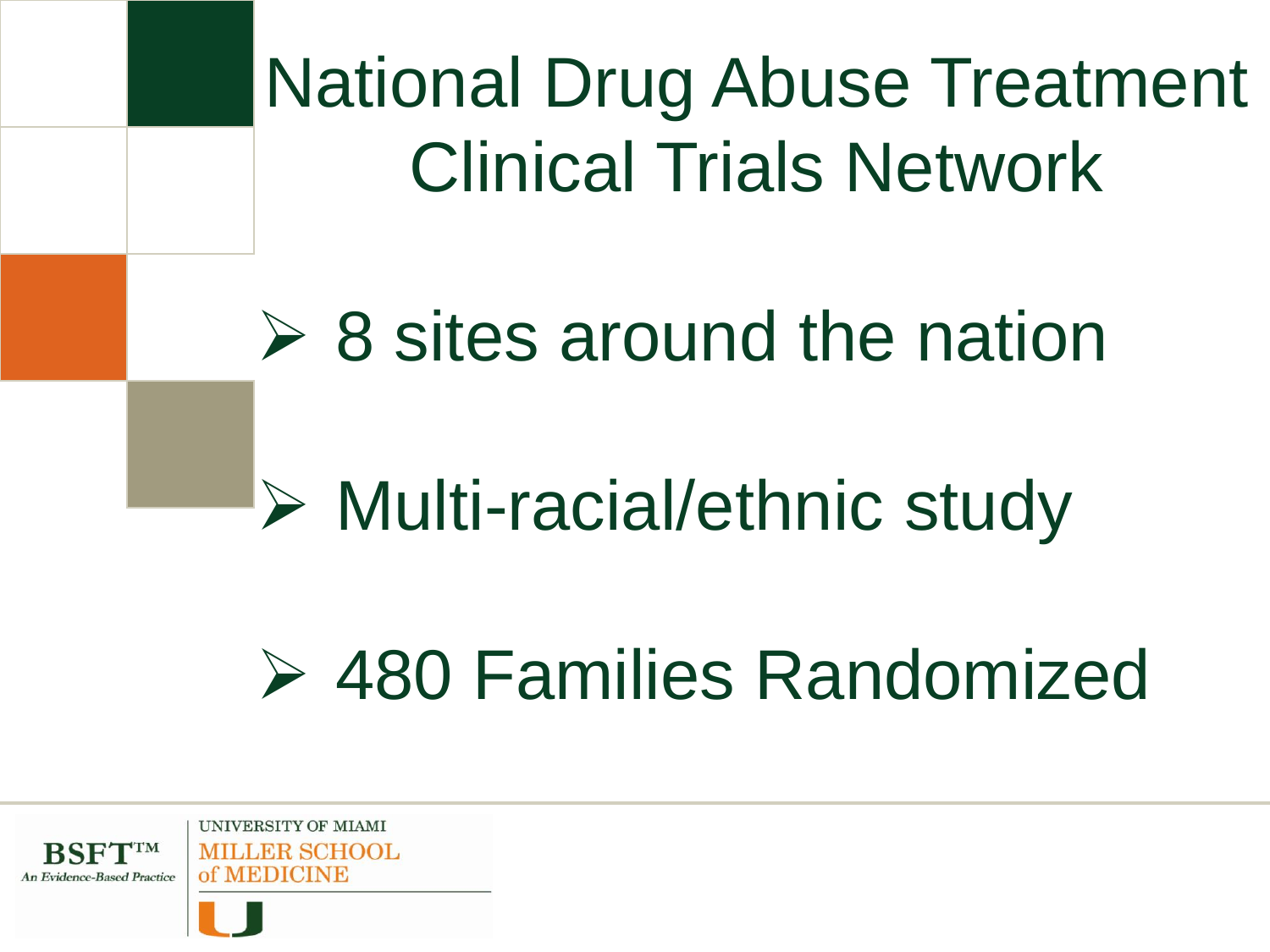#### Engagement and Retention: Full Sample  $\blacksquare$  TAU p<.0001 100%  $\blacksquare$  BSFT 89% 90%  $3\%$  $80\%$  $p<0.003$ 70%  $60%$ 60%  $50\%$  $44%$ 40% 30%  $20\%$  =  $10\%$  $0\%$

Engaged

(Robbins, et al, 2011)

Retained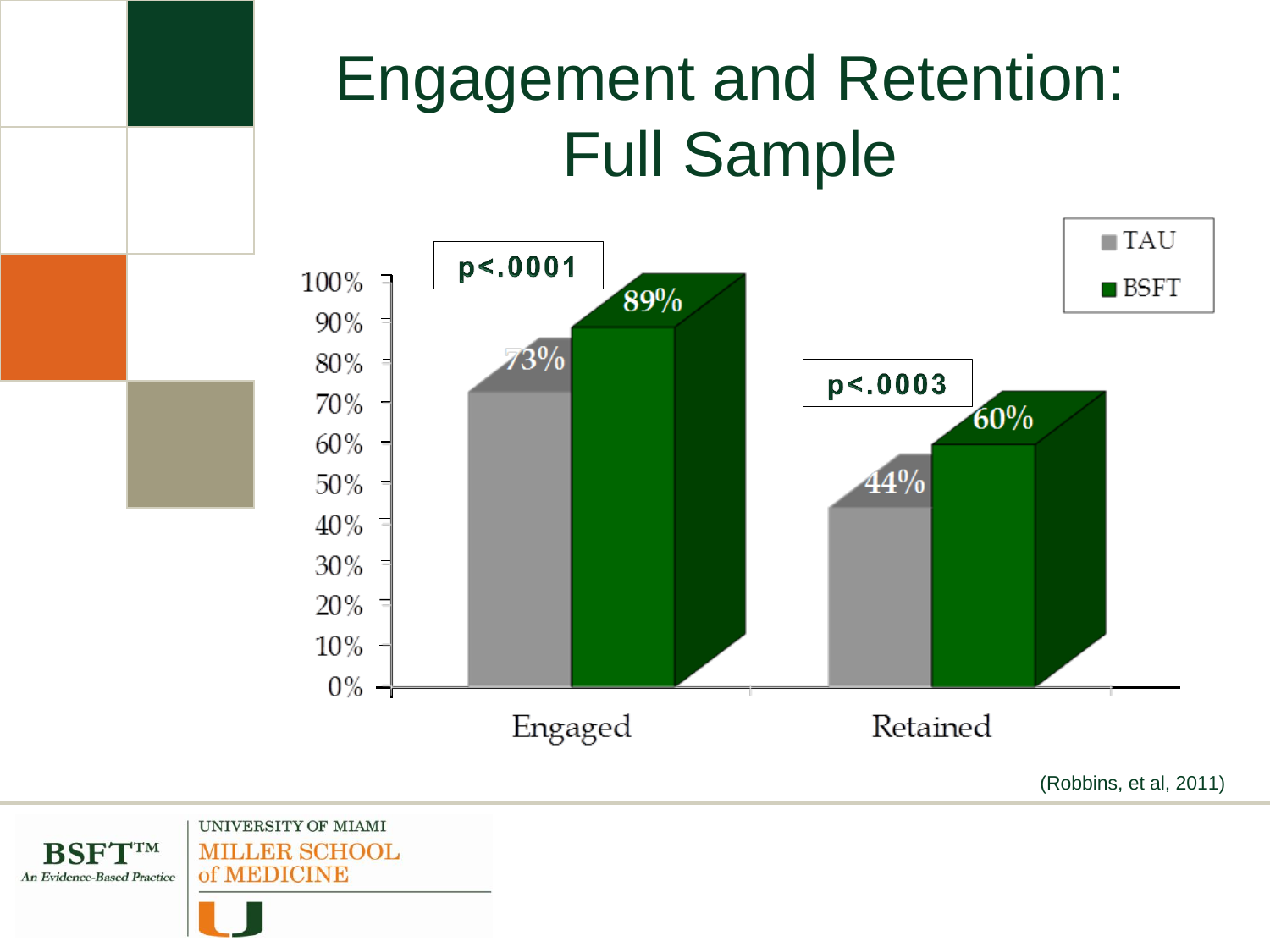**The same interactive patterns that prevented the family from getting rid of the youth's symptoms also prevent the family from getting help** 

**UNIVERSITY OF MIAMI LER SCHOOL** of MEDICINE

An Evidence-Based Practice

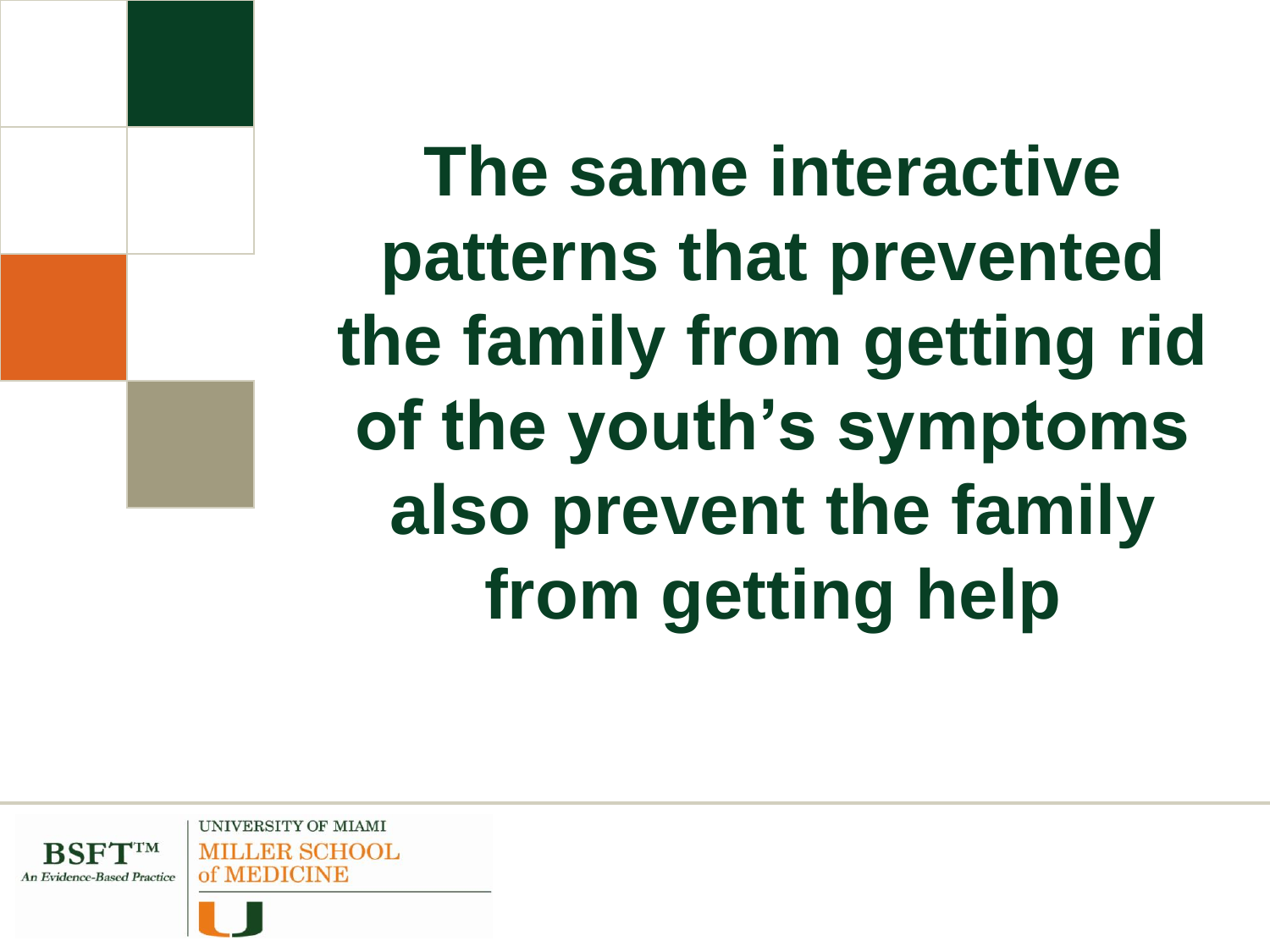## Resistance is:

 $\triangleright$  The family's display of its inability to adapt effectively to a situation i.e. coming into treatment

 $\triangleright$  The therapist's inability to behave in ways that get around the family's maladaptive behaviors long enough to bring the family into treatment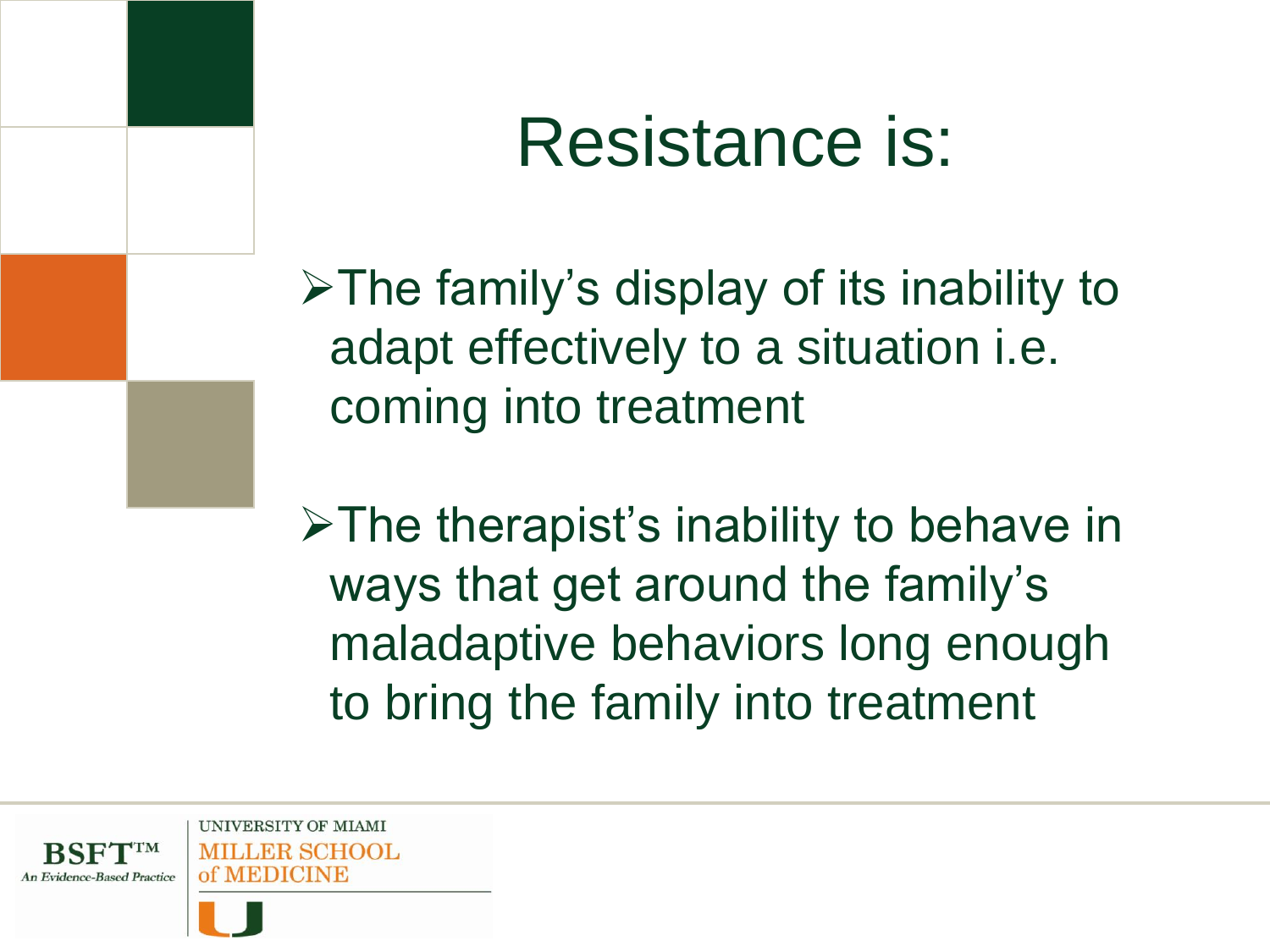## BSFT-Engagement PREMISE

**Resistance** 

A symptom of the system's maladaptive interactions

The system's attempt to maintain its status quo

*…therefore…* the same diagnostic and intervention techniques apply in therapy and in engaging families into Treatment

**An Evidence-Based Practice** 

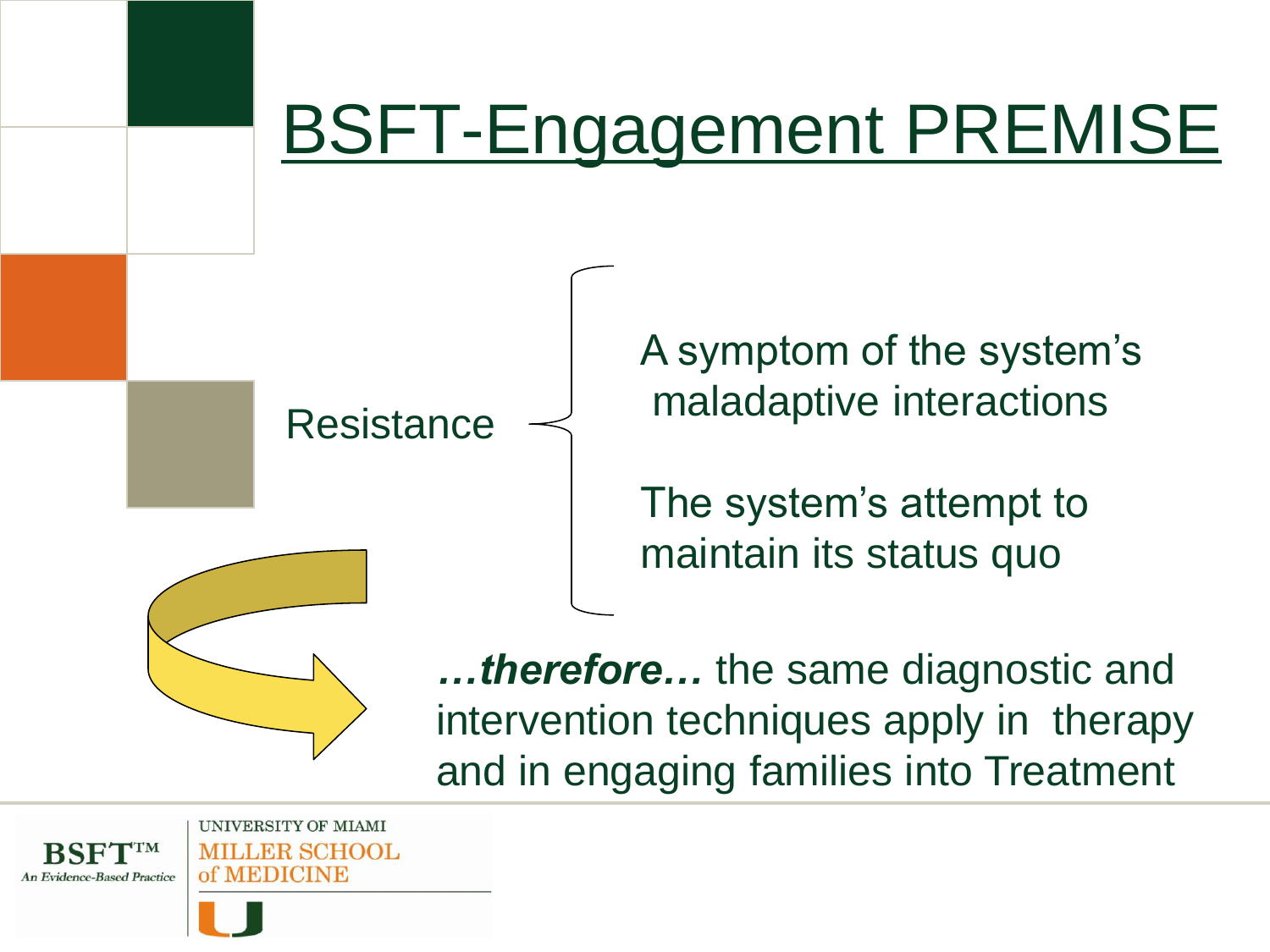**The BSFT therapist will use intervention techniques such as joining and creating a motivational context for change to get around the maladaptive patterns and get the family into treatment** 

**UNIVERSITY OF MIAMI** ER SCHOOL. of MEDICINE

**An Evidence-Based Practice**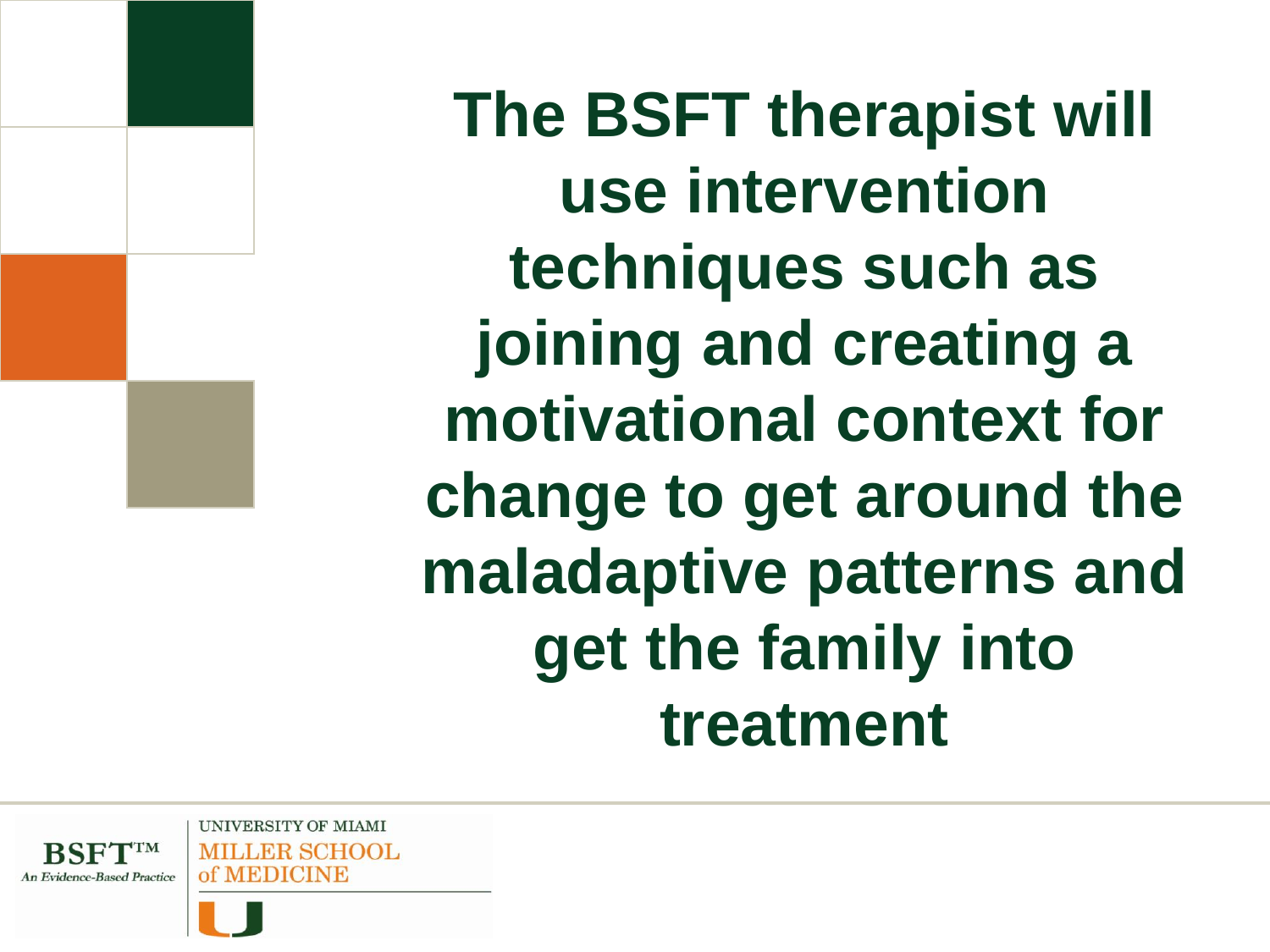## To engage families the therapist must:

 **Diagnose** the patterns of interactions that cause the family as a whole not to come into treatment.

**≻ Get around** "resistance" patterns

**Change them** *later* during treatment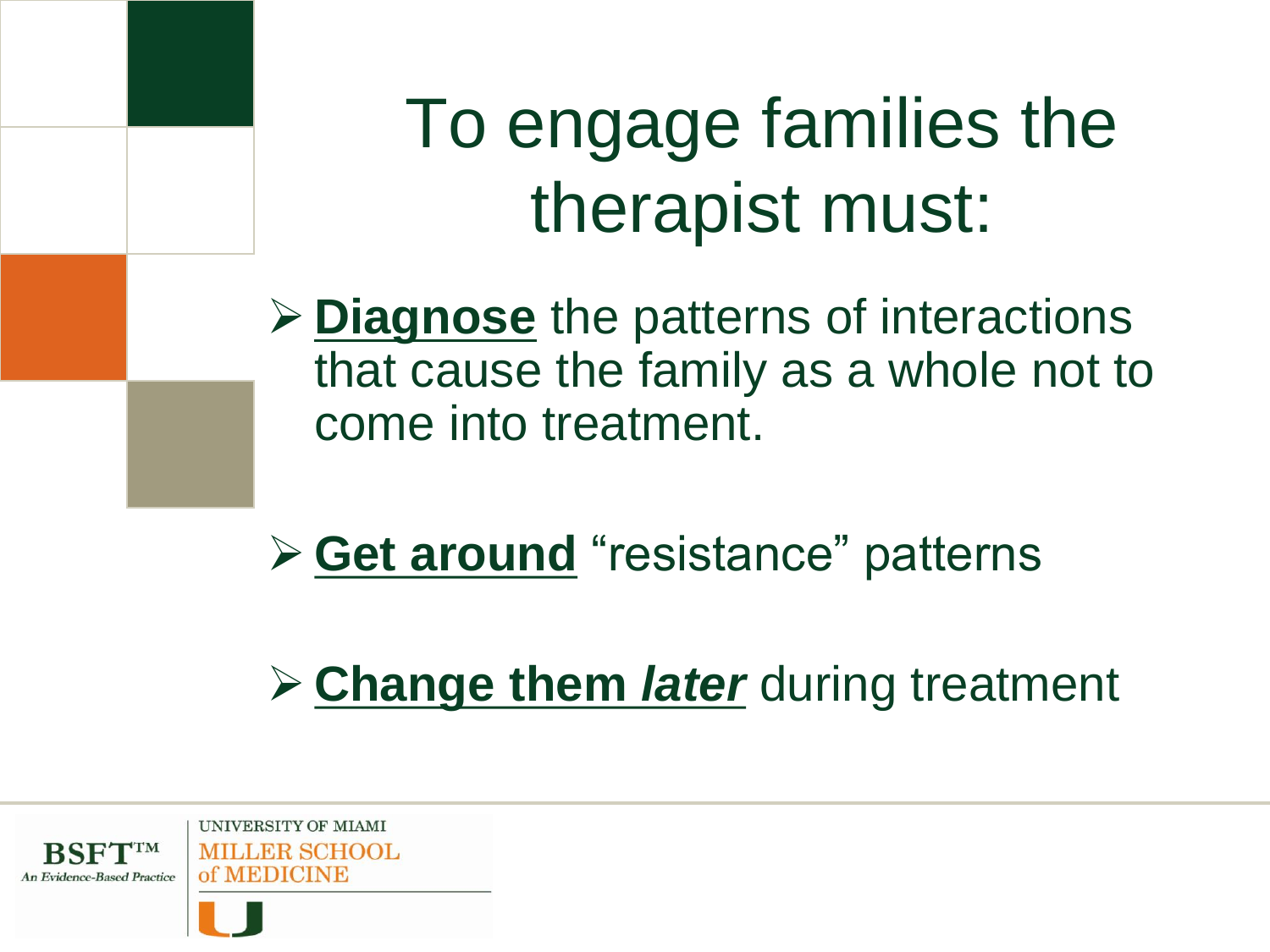## **Crosswinds BSFT®** *Engagement*

### *Brief Strategic Family Therapy® and BSFT® are registered marks of the, University of Miami*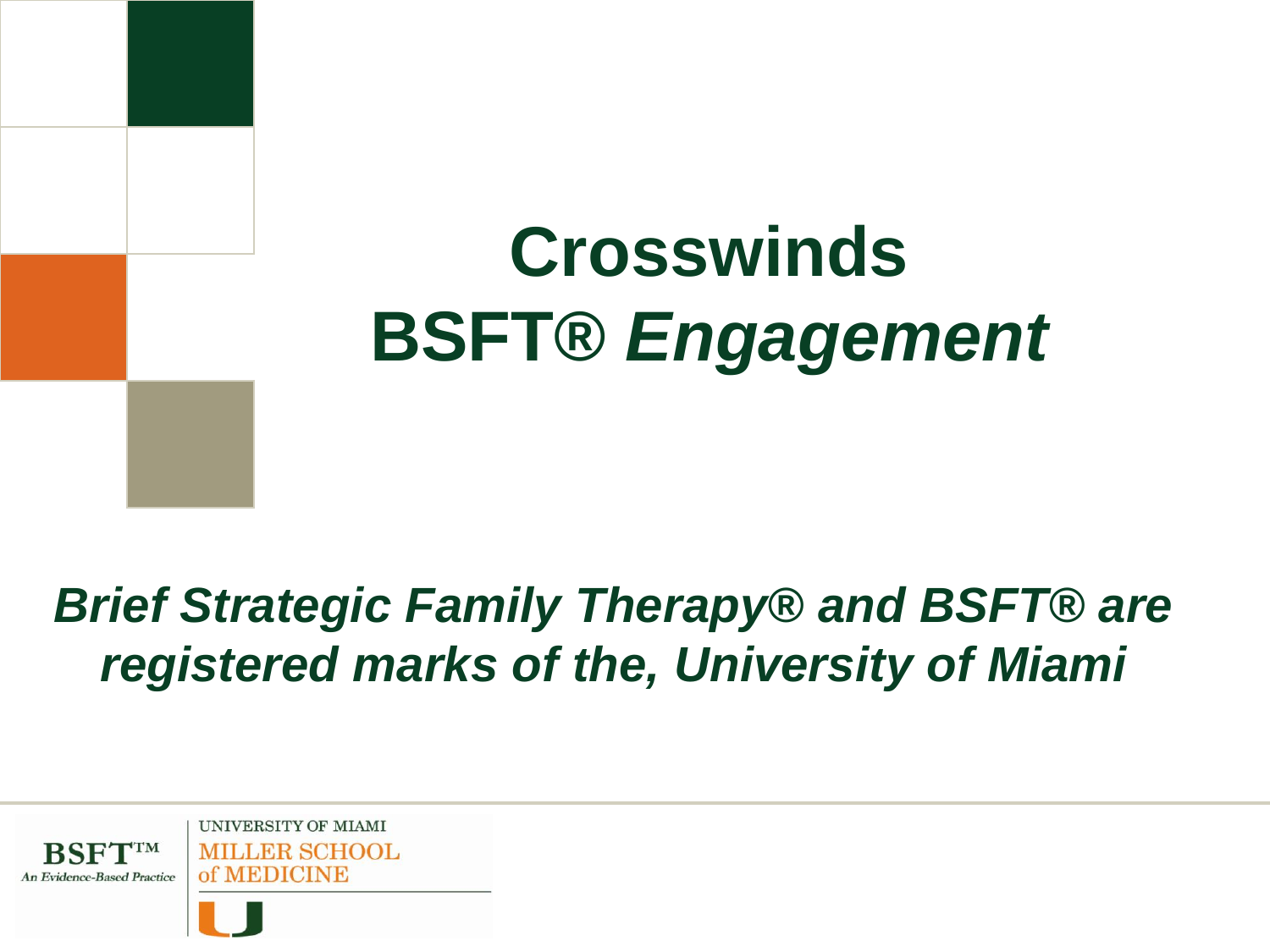## Crosswinds Youth Services

- $\triangleright$  Crosswinds began in 1974, and currently serves over 2,200 children annually across Brevard County, Florida.
- $\triangleright$  Crosswinds runs a homeless/runaway shelter, and has a spectrum of programs including independent living, in-home family therapy, and diversionary programs.
- $\triangleright$  In 2007, Crosswinds was selected by Evidence Based Associates' Redirections Program to provide BSFT services.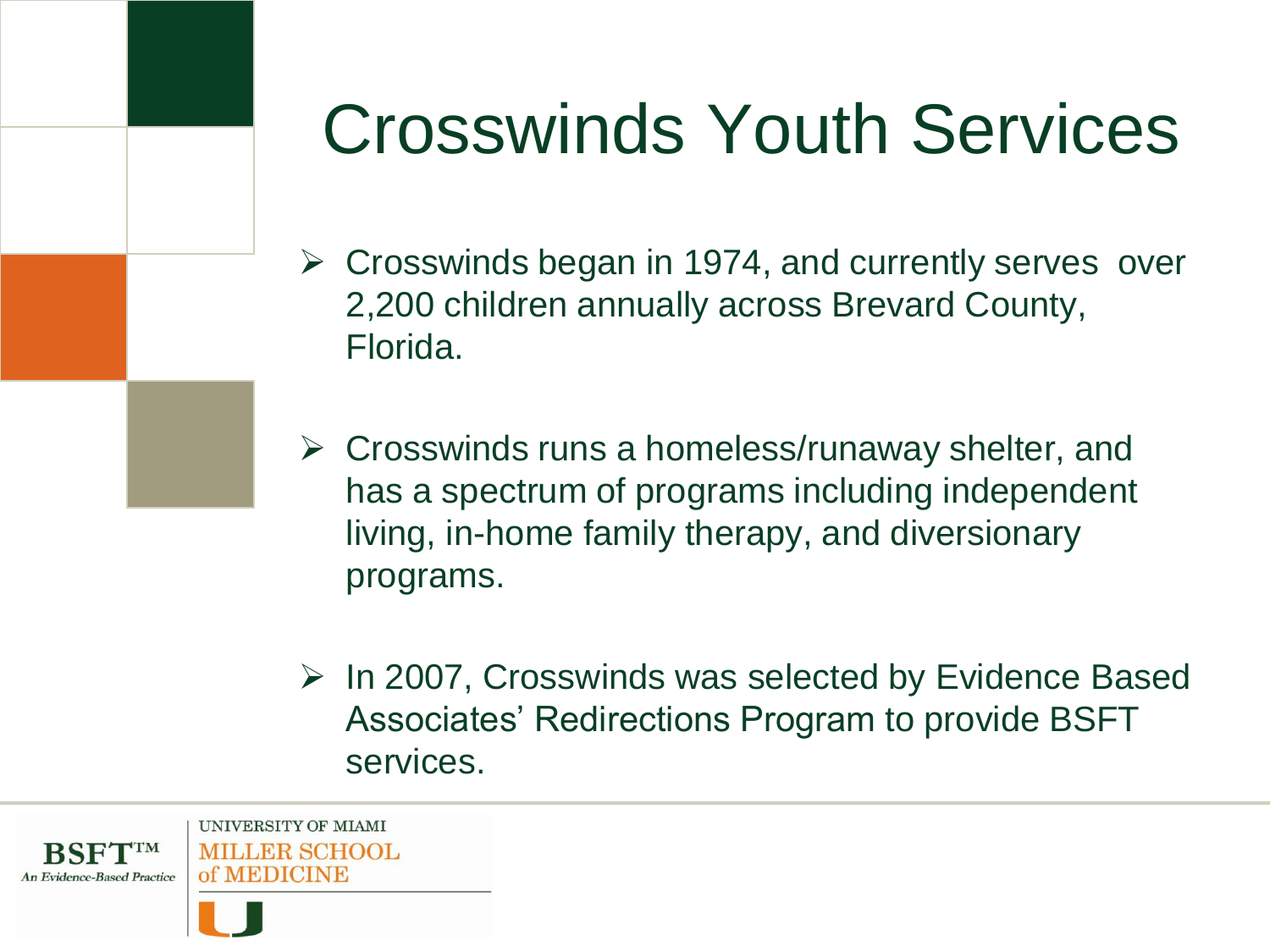## BSFT Program at Crosswinds

- Crosswinds BSFT program provides in-home family therapy to 12-18 year old children on probation and their families
- $\triangleright$  BSFT works with the family system to improve support, communication, and family structure, therefore reducing the likelihood that the child will later be committed to a residential program.
- The BSFT™ program began in November, 2007 with a team of 4 therapists.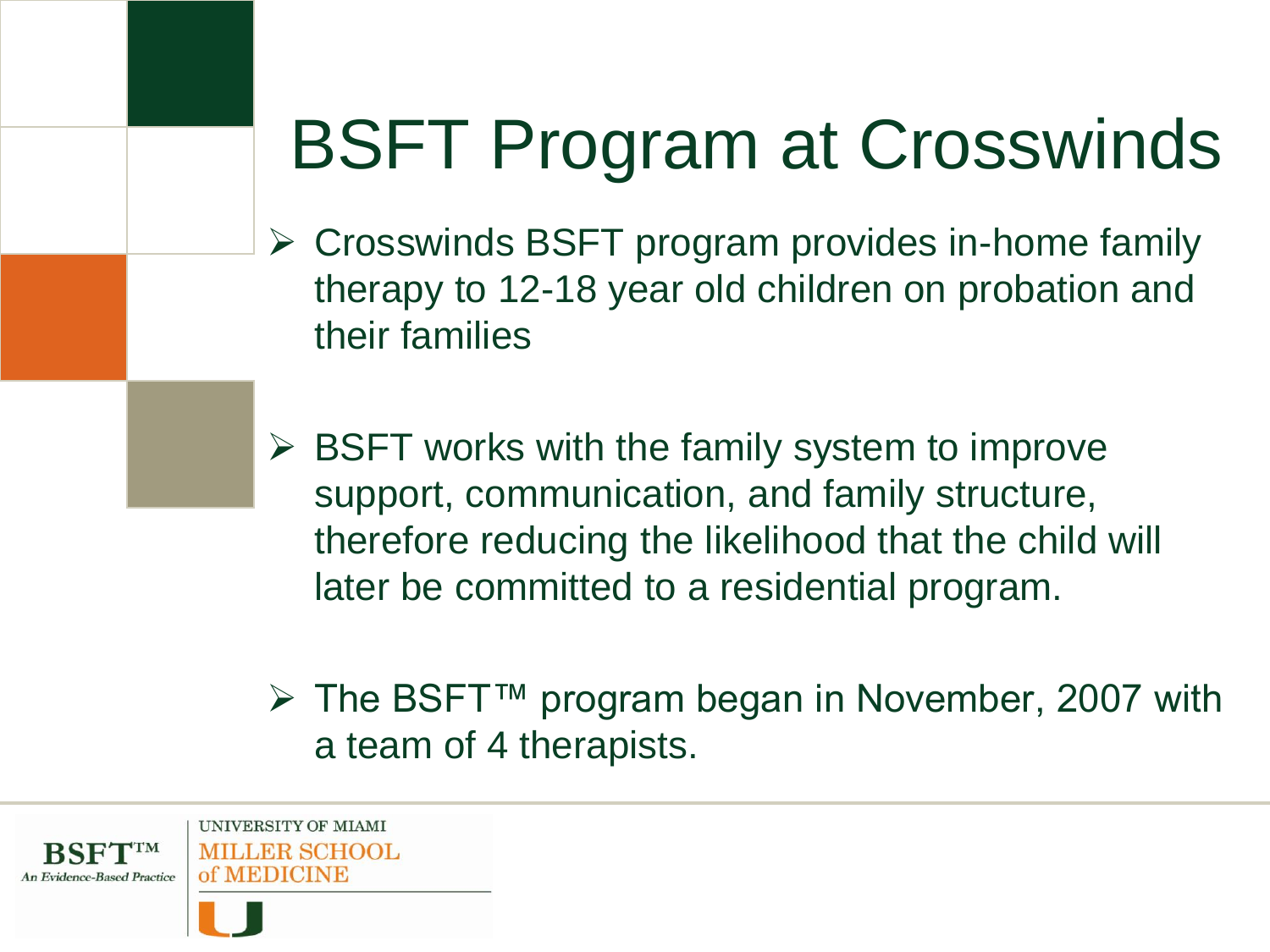

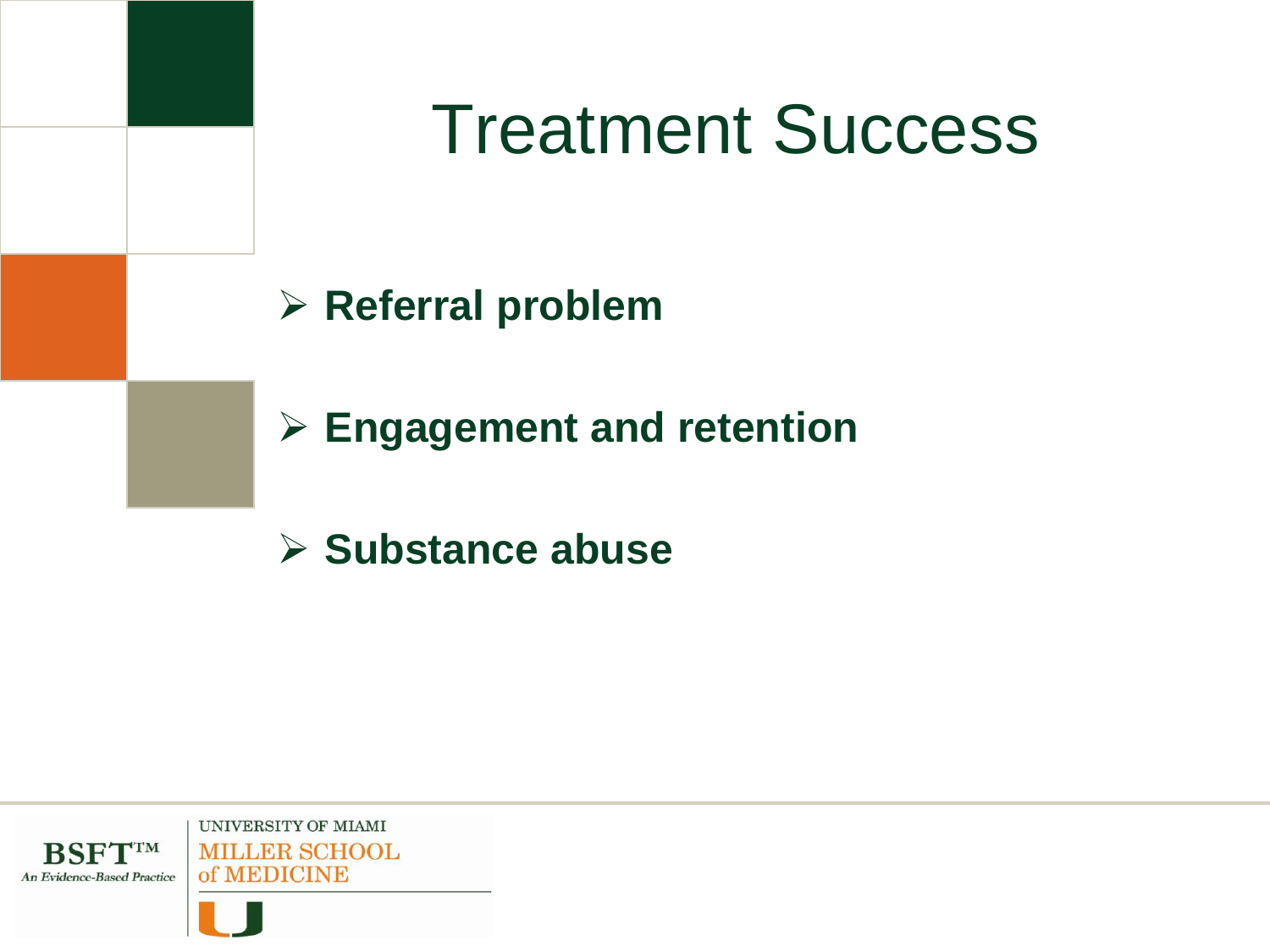

**BSFTTM MILLER SCHOOL** of MEDICINE An Evidence-Based Practice

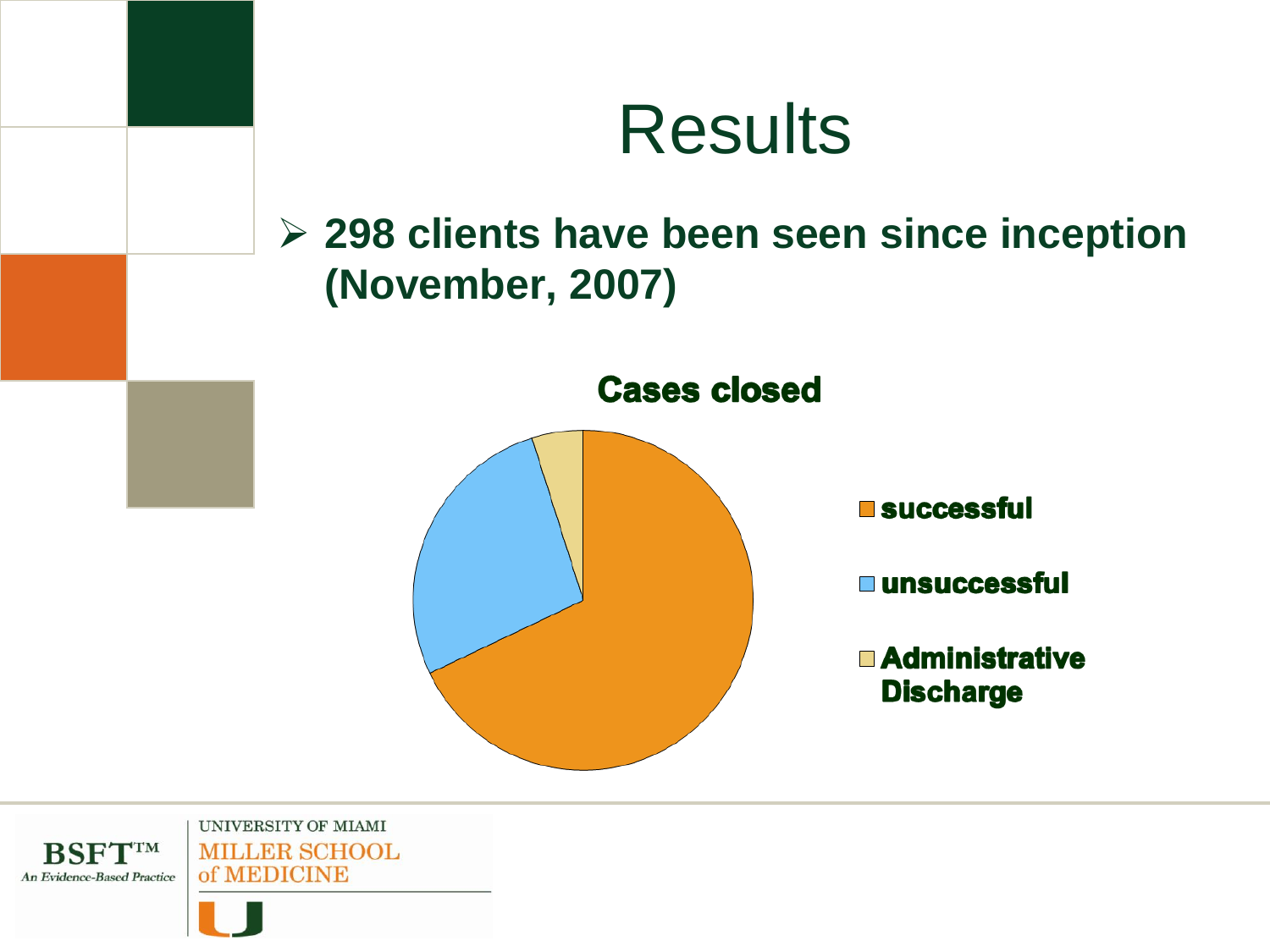## **Results**

- $\triangleright$  Since inception, 73% of clients have been closed successfully
- $\triangleright$  For 2009-2010, 22% of successful discharges have been adjudicated for a new charge during the one year post treatment.
- $\triangleright$  For 2010-2011, 16% of successful discharges have been adjudicated for a new charge, with 2% of cases still pending 1 year post treatment.
- $\triangleright$  Contract requirements are that 70% of youth are closed successfully (we closed 73%), and that 60% of youth do not recidivate (in 2010-2011, 84% did not recidivate).

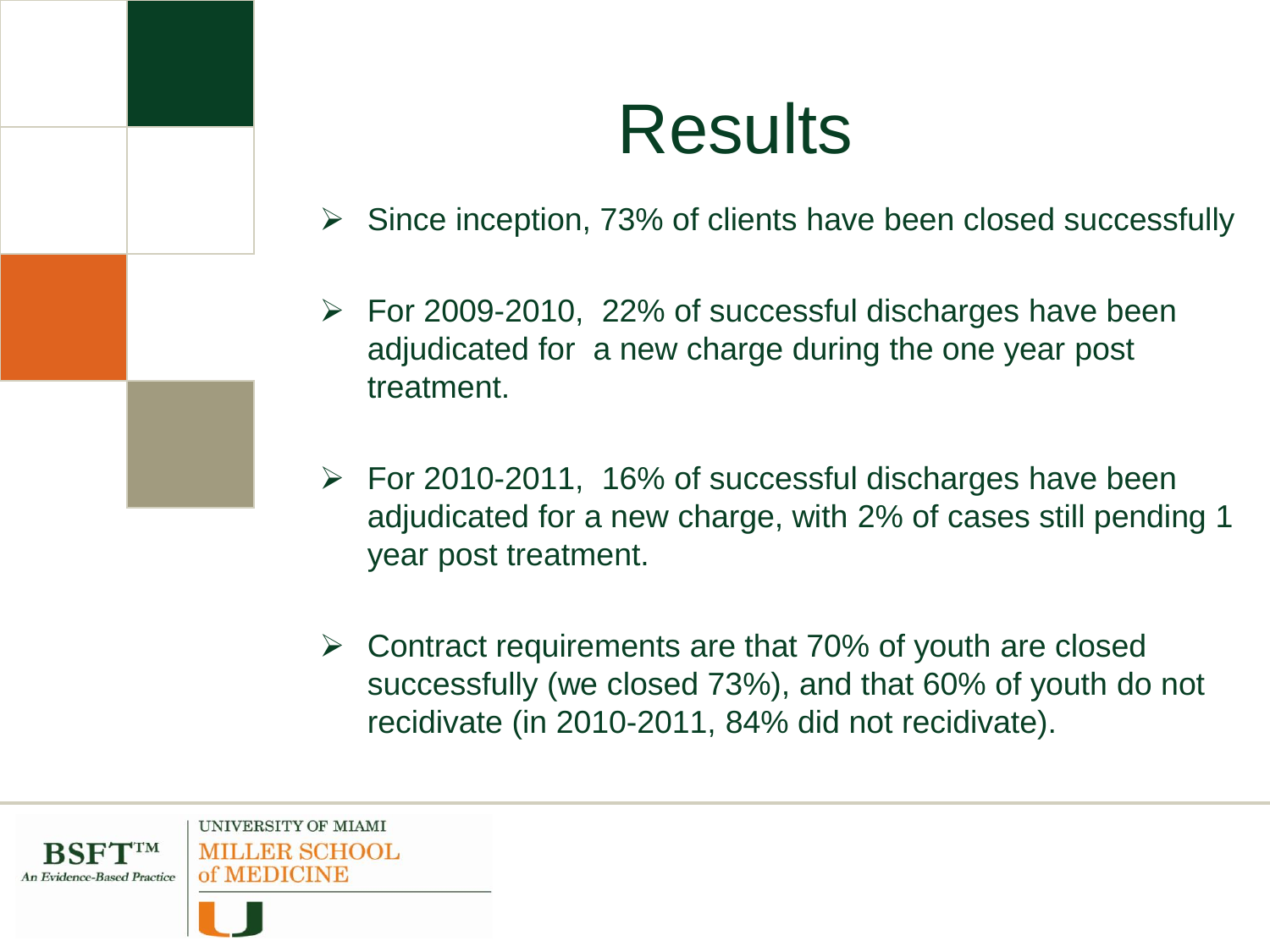

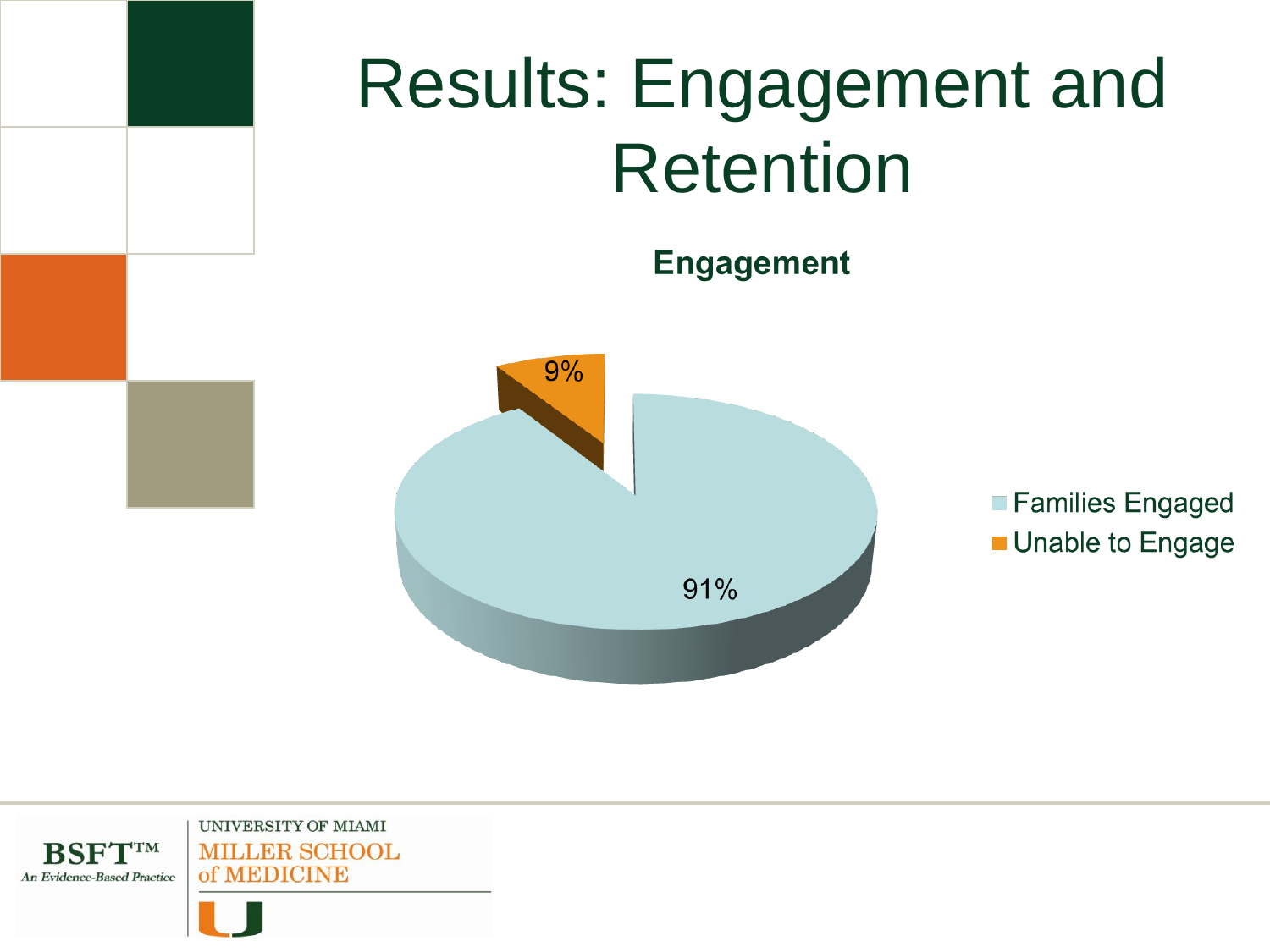

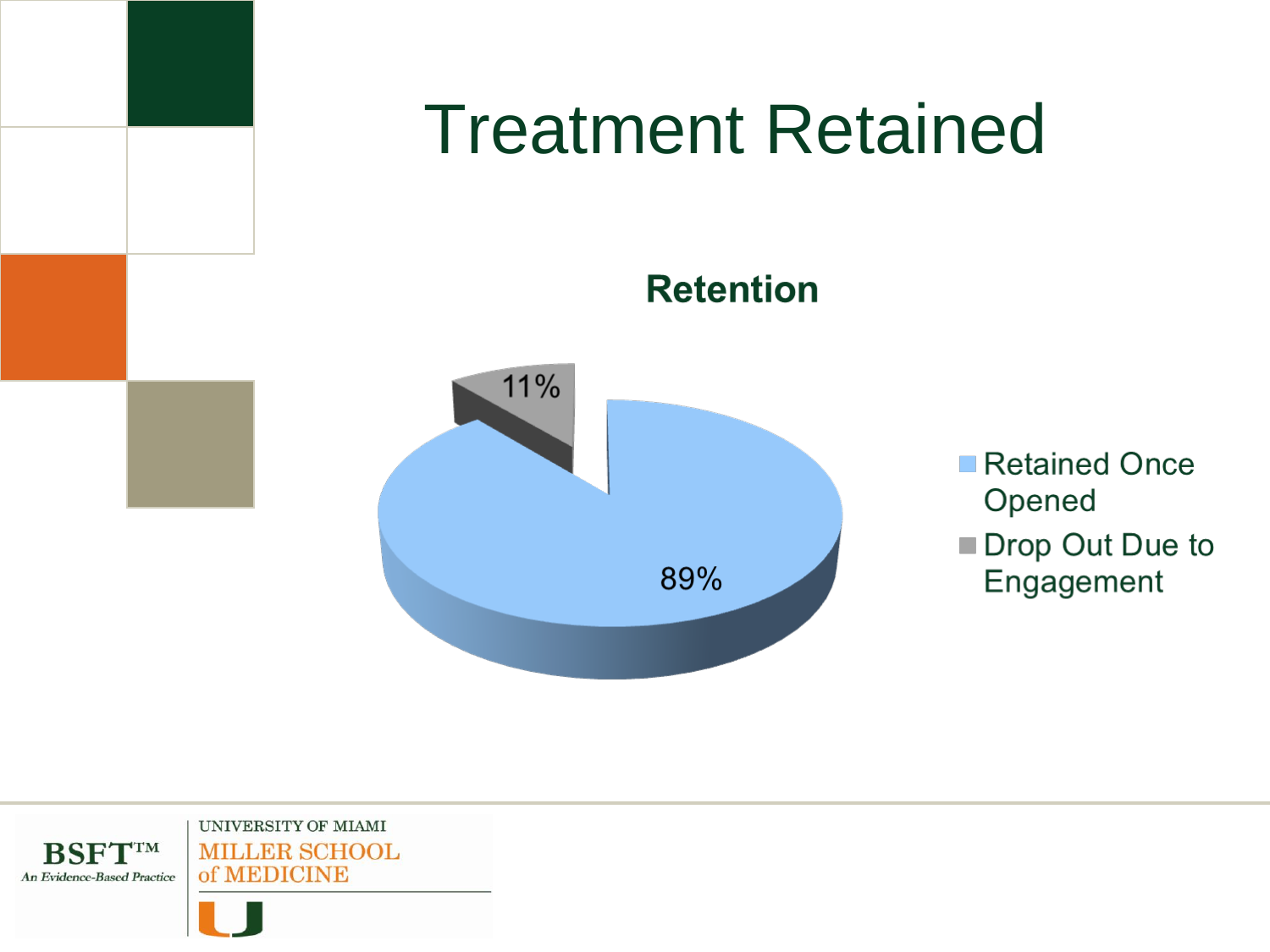## Challenges to Engagement

- $\triangleright$  Size of Brevard County
- $\triangleright$  Population experiences with the "system"



- Family Diagnostics
	- **Unbalanced Hierarchy**
	- Protection of IPhood
	- Family does not have a decision making subsystem

**An Evidence-Based Practice** 

UNIVERSITY OF MIAMI **MILLER SCHOOL** of MEDICINE

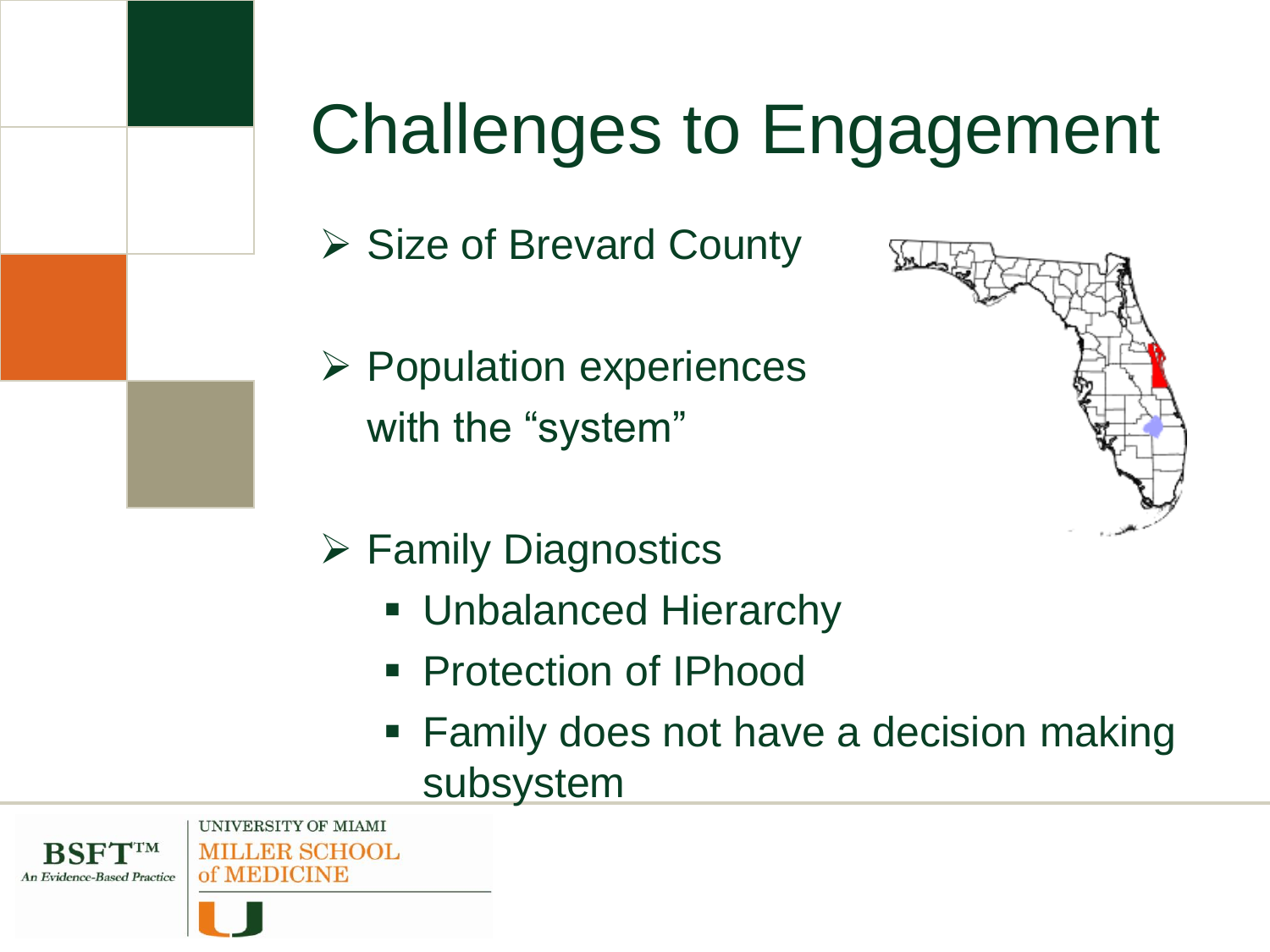### **Reaching out to families**

- **First contact**
- **Meeting the family where they are at**
- **Persistent attempts**

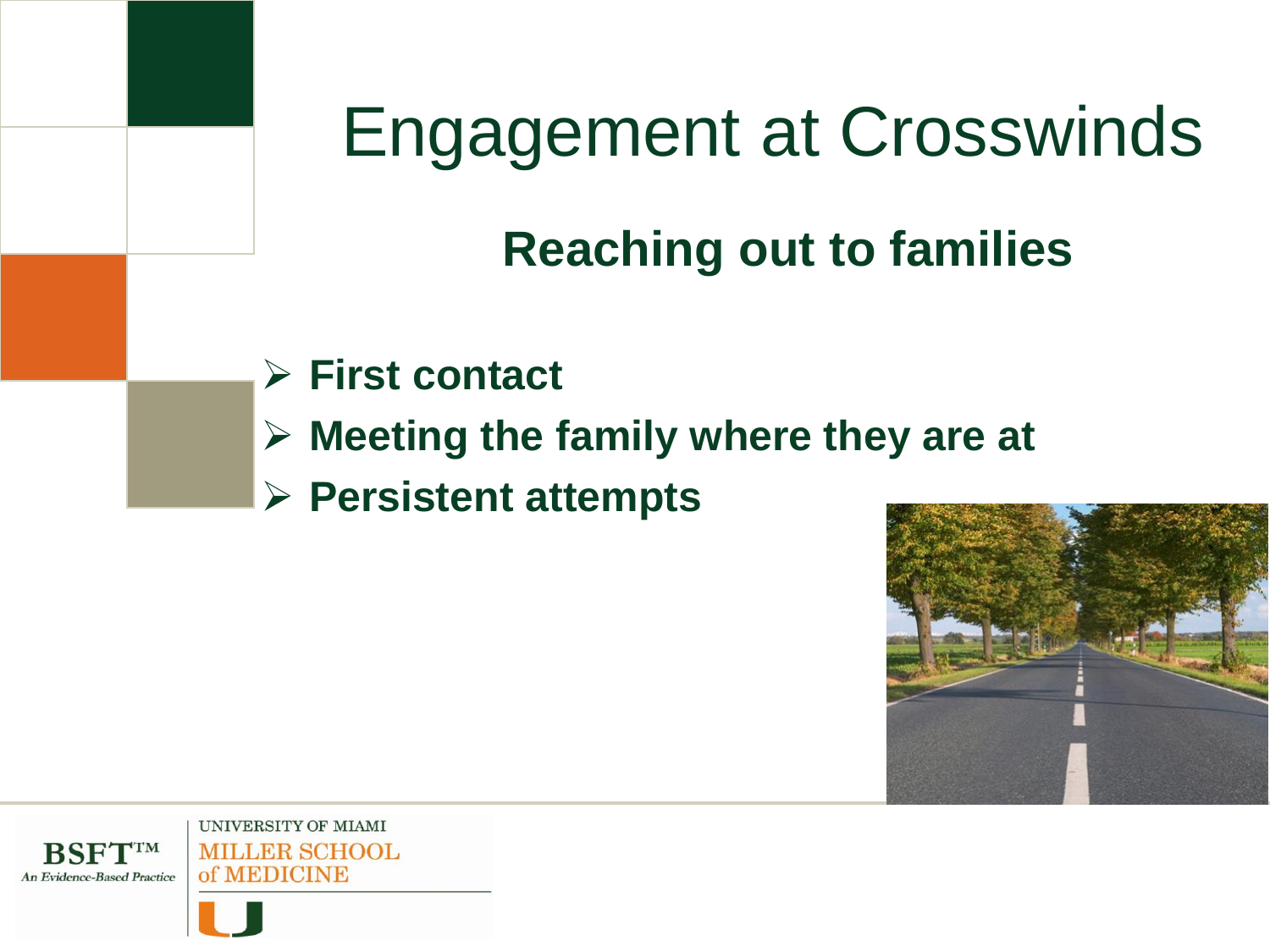## **Identifying Obstacles**

- $\triangleright$  Helping to overcome obstacles as a joining technique
	- **Helping the family to meet basic** needs
	- **Supporting the present hierachy**
	- **I** Identifying early gains for family
- **Example 2 Resistance due to Homeostasis**

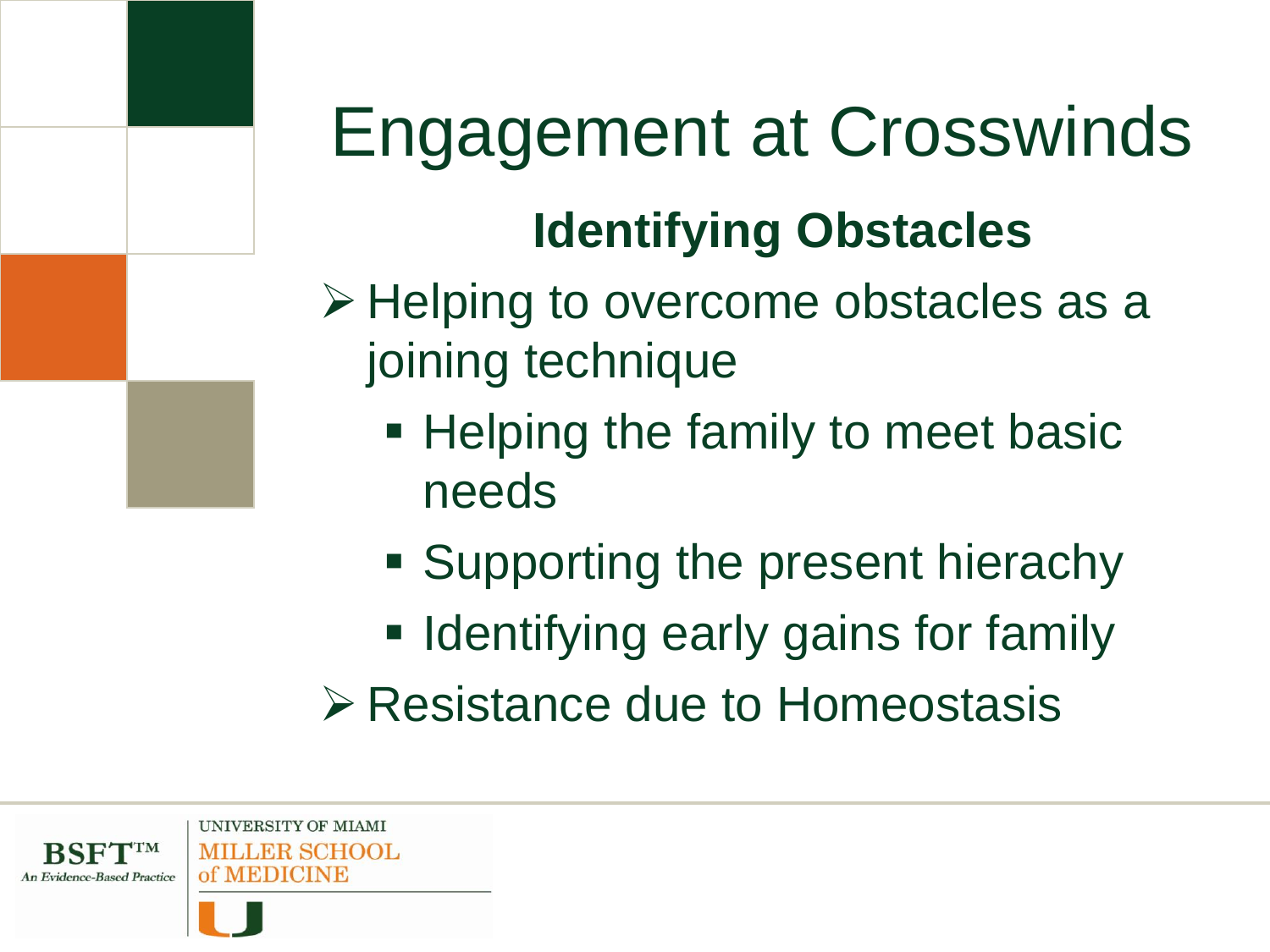

Assigning tasks:

*The first task we assign a family is to ask them to come together for the first therapy session*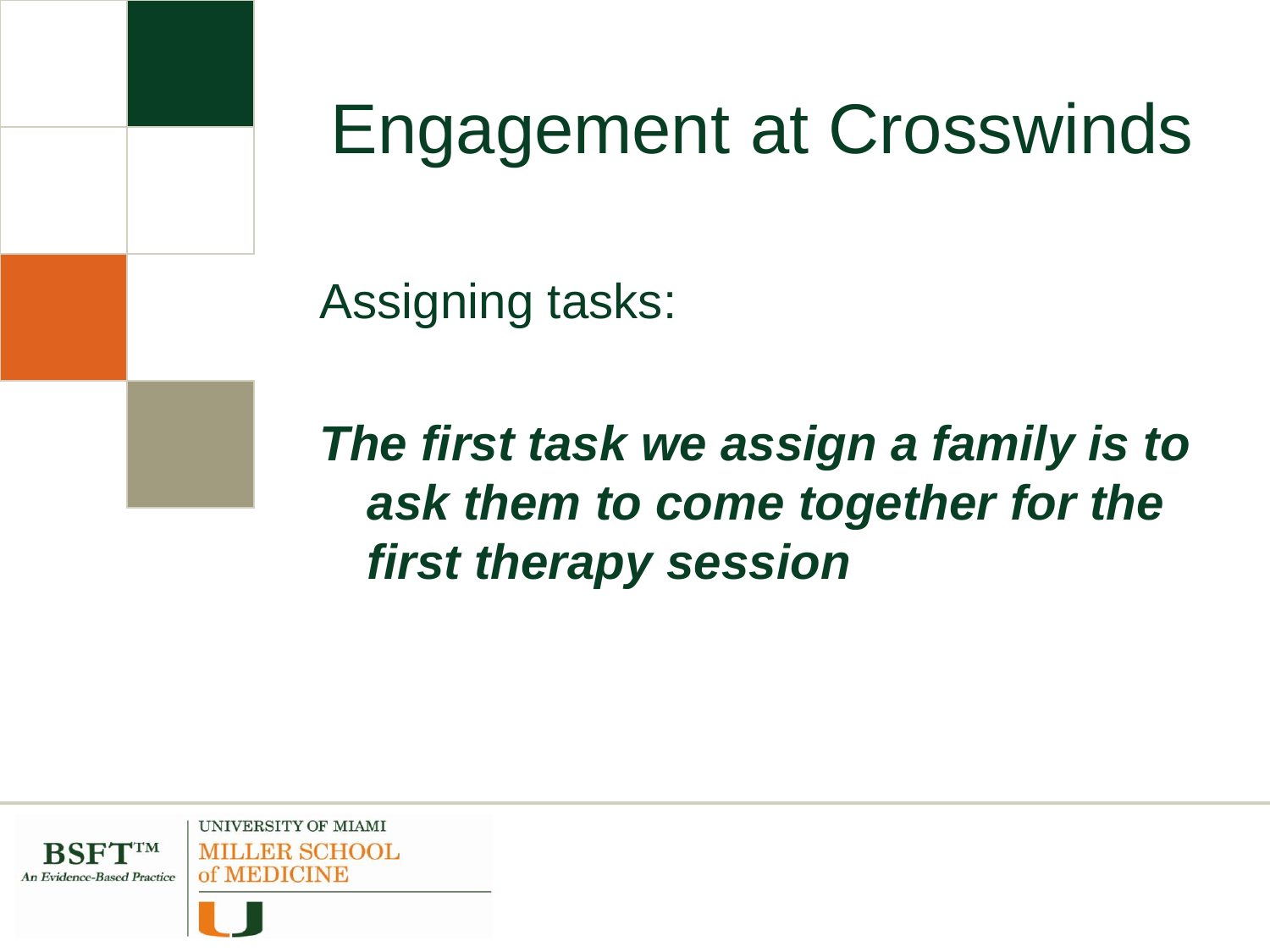## Engagement at Crosswinds **Sequential Alliances**

- $\triangleright$  First contact with a family member
- $\triangleright$  Working with the first contact to engage the family
- $\triangleright$  Specialized engagement to pull in other family members